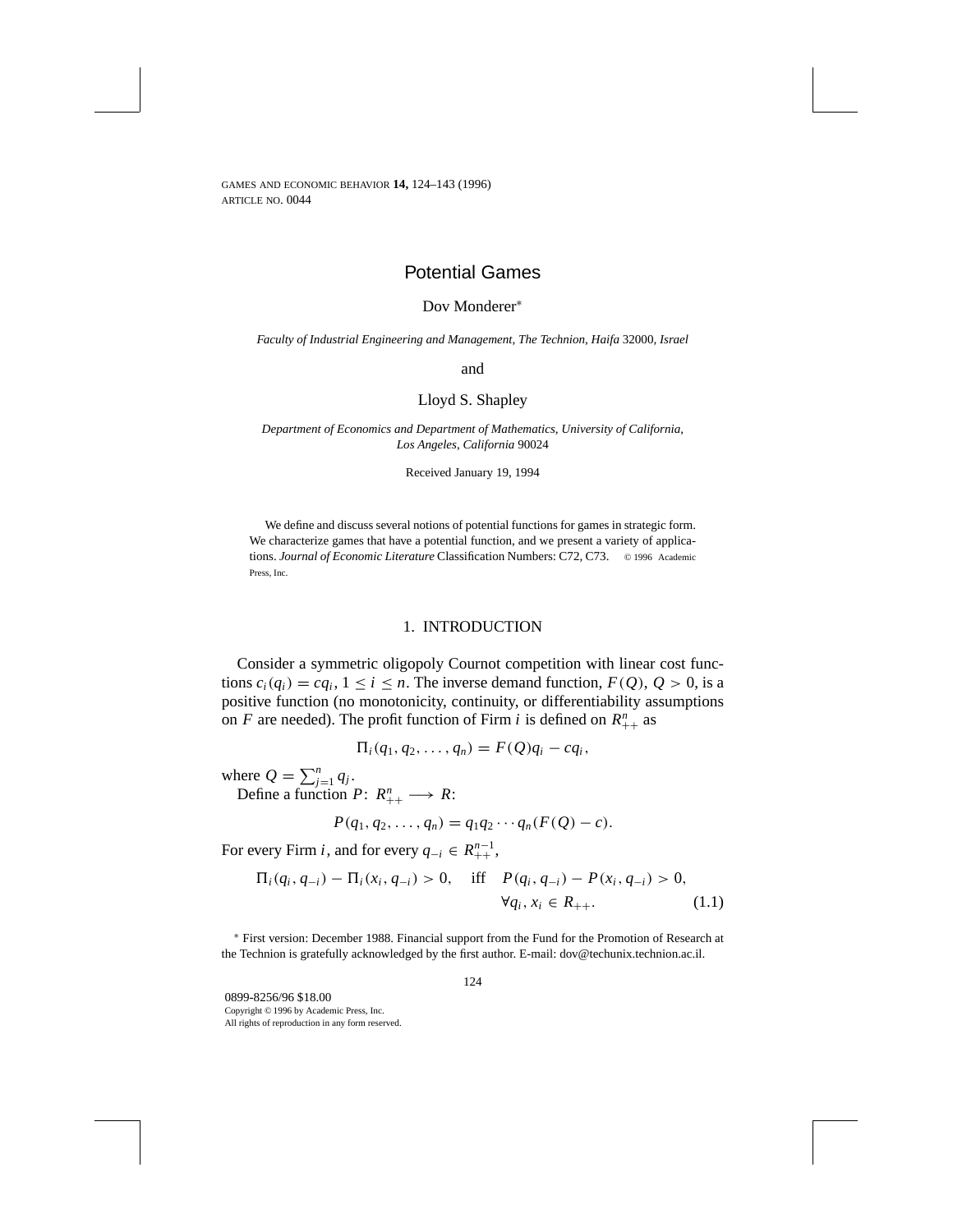A function *P* satisfying (1.1) is called an ordinal potential, and a game that possesses an ordinal potential is called an ordinal potential game. Clearly, the purestrategy equilibrium set of the Cournot game coincides with the pure-strategy equilibrium set of the game in which every firm's profit is given by *P*. A condition stronger than (1.1) is required if we are interested in mixed strategies.

Consider a quasi-Cournot competition<sup>1</sup> with a linear inverse demand function  $F(O) = a - bO$ ,  $a, b > 0$ , and arbitrary differentiable cost functions  $c_i(q_i)$ ,  $1 \leq i \leq n$ . Define a function  $P^*(q_1, q_2, \ldots, q_n)$  as

$$
P^*((q_1, q_2, \dots, q_n)) = a \sum_{j=1}^n q_j - b \sum_{j=1}^n q_j^2 - b \sum_{1 \le i < j \le n} q_i q_j - \sum_{j=1}^n c_j(q_j). \tag{1.2}
$$

It can be verified that For every Firm *i*, and for every  $q_{-i} \in R_+^{n-1}$ ,

$$
\Pi_i(q_i, q_{-i}) - \Pi_i(x_i, q_{-i}) = P^*(q_i, q_{-i}) - P^*(x_i, q_{-i}), \quad \forall q_i, x_i \in R_+. \tag{1.3}
$$

A function  $P^*$  satisfying (1.3) will be called a potential function.<sup>2,3</sup> The equalities (1.3) imply that the mixed-strategy equilibrium set of the quasi-Cournot game coincides with the mixed-strategy equilibrium set of the game obtained by replacing every payoff function by *P*<sup>∗</sup>. In particular, firms that are jointly trying to maximize the potential function  $P^*$  (or the ordinal potential  $P$ ) end up in an equilibrium.4 We will prove that there exists at most one potential function (up to an additive constant). This raises the natural question about the economic content (or interpretation) of *P*<sup>∗</sup>: What do the firms try to jointly maximize?

<sup>1</sup> Negative prices are possible in this game, though the prices in any nondegenerate equilibrium will be positive.

<sup>2</sup> In physics,  $P^*$  is a potential function for  $(\Pi_1, \Pi_2, \ldots, \Pi_n)$  if

$$
\frac{\partial \Pi_i}{\partial q_i} = \frac{\partial P^*}{\partial q_i} \qquad \text{for every } 1 \le i \le n.
$$

If the profits functions are continuously differentiable then this condition is equivalent to (1.3).

<sup>3</sup> Slade (1993) proved the existence of a function *P*<sup>∗</sup> satisfying (1.3) for the quasi-Cournot game. She called this function a fictitious objective function.

<sup>4</sup> Every *q*<sup>∗</sup> that maximizes *P*<sup>∗</sup> is a pure-strategy equilibrium, but there may be pure-strategy equilibrium profiles that are just "local" maximum points, and there may be mixed-strategy equilibrium profiles as well. Therefore, the argmax set of the potential can be used as a refinement tool for potential games (this issue is discussed in Section 5). Neyman (1991) showed that if the potential function is concave and continuously differentiable, then every mixed-strategy equilibrium profile is pure and must maximize the potential function. Neyman's result is related by Shin and Williamson (1994) to the concept of "simple equilibrium outcome" in Bayesian games.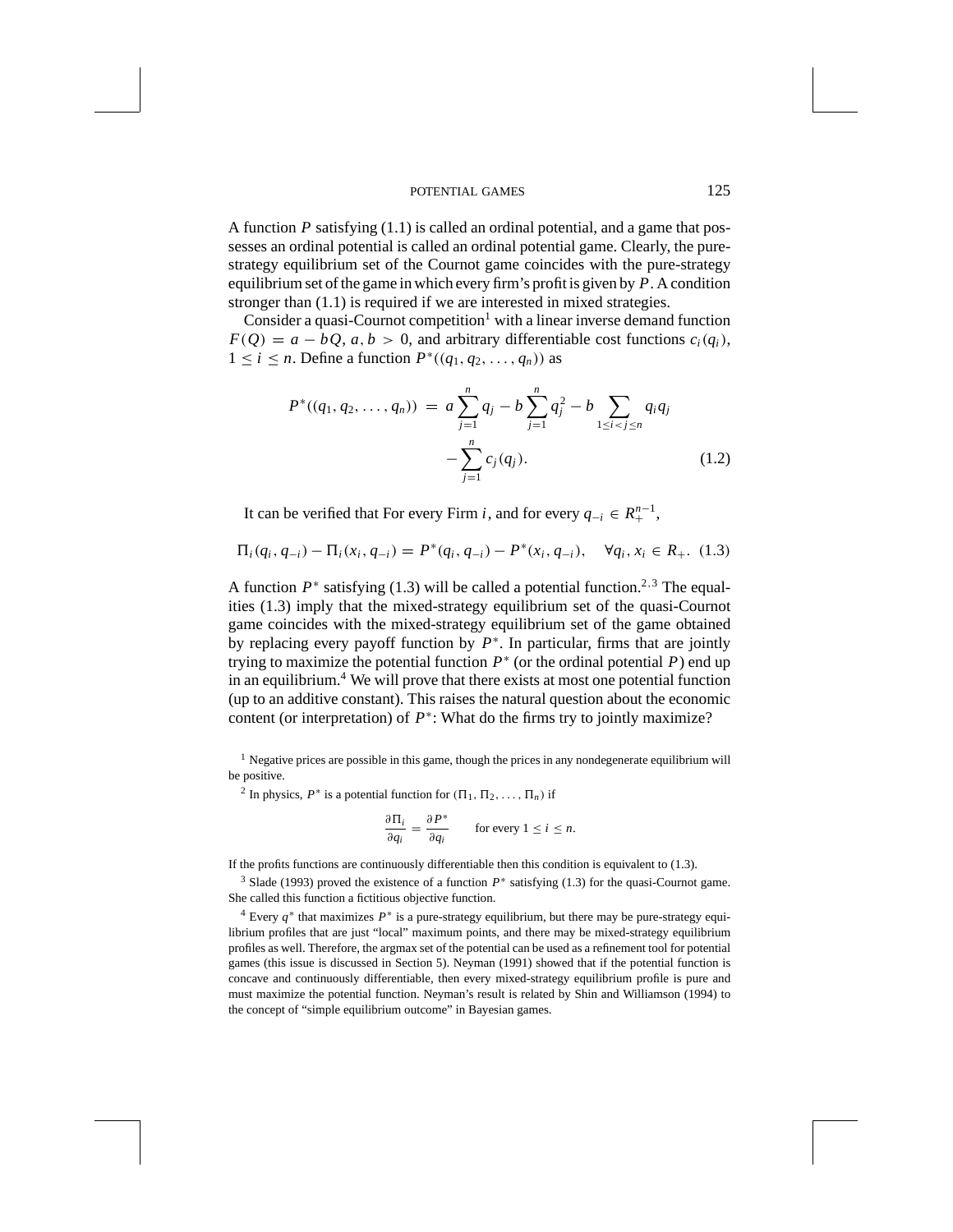We do not have an answer to this question. However, it is clear that the mere existence of a potential function helps us (and the players) to better analyze the game.<sup>5</sup>

In this paper we will prove various properties of potential games, and we will provide simple methods for detecting them and for computing their potential functions.

To our knowledge, the first to use potential functions for games in strategic form was Rosenthal (1973). Rosenthal defined the class of congestion games and proved, by explicitly constructing a potential function, that every game in this class possesses a pure-strategy equilibrium. The class of congestion games is, on the one hand, narrow, but on the other hand, very important for economics. Any game where a collection of homogeneous agents have to choose from a finite set of alternatives, and where the payoff of a player depends on the number of players choosing each alternative, is a congestion game. We will show that the class of congestion games coincides (up to an isomorphism) with the class of finite potential games.

Recently, much attention has been devoted to several notions of "myopic" learning processes. We show that for generic finite games, the existence of an ordinal potential is equivalent to the convergence to equilibrium of the learning process defined by the one-sided better reply dynamic. The new learning literature raised a new interest in the Fictitious Play process in games in strategic form defined by Brown (1951). It was studied for zero-sum games by Robinson (1951) and for non-zero-sum games by Miyasawa (1961), Shapley (1964), Deschamps (1973), and lately by Krishna (1991), Milgrom and Roberts (1991), Sela (1992), Fudenberg and Kreps (1993), Jordan (1993), Hofbauer (1994), Krishna and Sjöström (1994), Fudenberg and Levine (1994), Monderer *et al.* (1994), and others. In Monderer and Shapley (1996) we prove that the Fictitious Play process converges to the equilibrium set in a class of games that contains the finite (weighted) potential games. Milchtaich (1996) analyzed classes of games related to congestion games. His work, as well as that of Blume (1993), indicates that ordinal potential games are naturally related to the evolutionary learning as well (see e.g., Crawford, 1991; Kandori and Rob, 1992; Young, 1993; Roth and Erev, 1995; and the references listed therein).

As the potential function is uniquely defined up to an additive constant, the argmax set of the potential function does not depend on a particular potential function. Thus, for potential games this argmax set refines the equilibrium set, at least technically. We show that this refinement concept accurately predicts the experimental results obtained by Van Huyck *et al*. (1990). We do not attempt to provide any explanation to this prediction power obtained (perhaps as a coinci-

<sup>5</sup> A similar problem is discussed by Bergstrom and Varian (1985).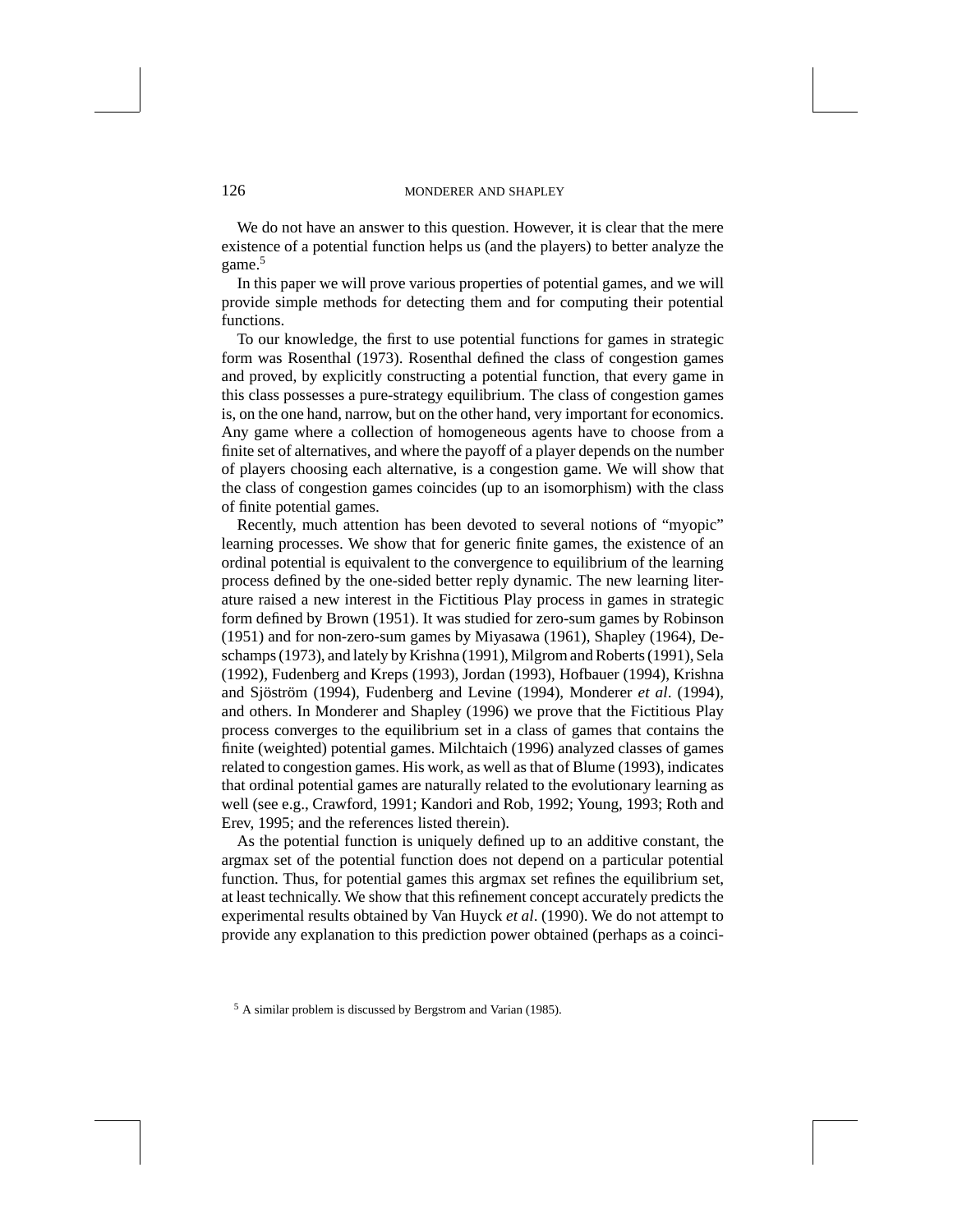dence) in this case.<sup>6</sup> A possible way of explaining this can be found in Blume (1993). Blume discusses various stochastic strategy revision processes for players who have direct interaction only with small part of the population. He proves for the log-linear strategy revision process that the strategies of the players in a symmetric potential game converge to the argmax set of the potential.<sup>7</sup>

Hart and Mas-Colell (1989) have applied potential theory to cooperative games. Except for the fact that we are all using potential theory our works are not connected. Nevertheless, we will show in the last section that combining our work with Hart and Mas-Colell's yields a surprising application to value theory.<sup>8</sup>

The paper is organized as follows: In Section 2 we give the basic definitions and provide several useful characterizations of finite potential and finite ordinal potential games. An equivalence theorem between potential games and congestion games is given in Section 3. In Section 4 we discuss and characterize infinite potential games. Section 5 is devoted to a discussion of the experimental results of Van Huyck *et al*. In Section 6 we show an application of our theory to the strategic approach to cooperative games.

### 2. POTENTIAL GAMES

Let  $\Gamma(u^1, u^2, \ldots, u^n)$  be a game in strategic form with a finite number of players. The set of players is  $N = \{1, 2, ..., n\}$ , the set of strategies of Player *i* is  $Y^i$ , and the payoff function of Player *i* is  $u^i: Y \to R$ , where  $Y = Y^1 \times Y^2 \times$  $\cdots \times Y^n$  is the set of strategy profiles, and *R* denotes the set of real numbers. When no confusion may arise we denote  $\Gamma(u^1, u^2, \ldots, u^n)$  by  $\Gamma$ . For  $S \subseteq N$ , −*S* denotes the complementary set of *S*, and *Y <sup>S</sup>* denotes the Cartesian product  $\times_{i \in S} Y^i$ . For singleton sets {*i*},  $Y^{-\{i\}}$  is denoted by  $Y^{-i}$ . A function  $P: Y \to R$ is an *ordinal potential* for  $\Gamma$ , if for every *i* ∈ *N* and for every  $y^{-i}$  ∈  $Y^{-i}$ 

$$
u^{i}(y^{-i}, x) - u^{i}(y^{-i}, z) > 0 \quad \text{iff} \quad P(y^{-i}, x) - P(y^{-i}, z) > 0
$$
  
for every  $x, z \in Y^{i}$ . (2.1)

*0* is called an *ordinal potential game* if it admits an ordinal potential.

Let  $w = (w^i)_{i \in N}$  be a vector of positive numbers which will be called *weights*. A function *P*:  $Y \rightarrow R$  is a *w*-potential for  $\Gamma$  if for every  $i \in N$  and for every *y*<sup>−</sup>*<sup>i</sup>* ∈ *Y* <sup>−</sup>*<sup>i</sup>*

$$
u^{i}(y^{-i}, x) - u^{i}(y^{-i}, z) = w^{i}(P(y^{-i}, x) - P(y^{-i}, z))
$$
  
for every  $x, z \in Y^{i}$ . (2.2)

*0* is called a *w-potential game* if it admits a *w*-potential.

<sup>6</sup> Crawford (1991) gave an evolutionary interpretation of these experiments' results.

<sup>7</sup> This argmax set is assumed to be a singleton.

<sup>8</sup> Another application to cooperative games is discussed by Qin (1992).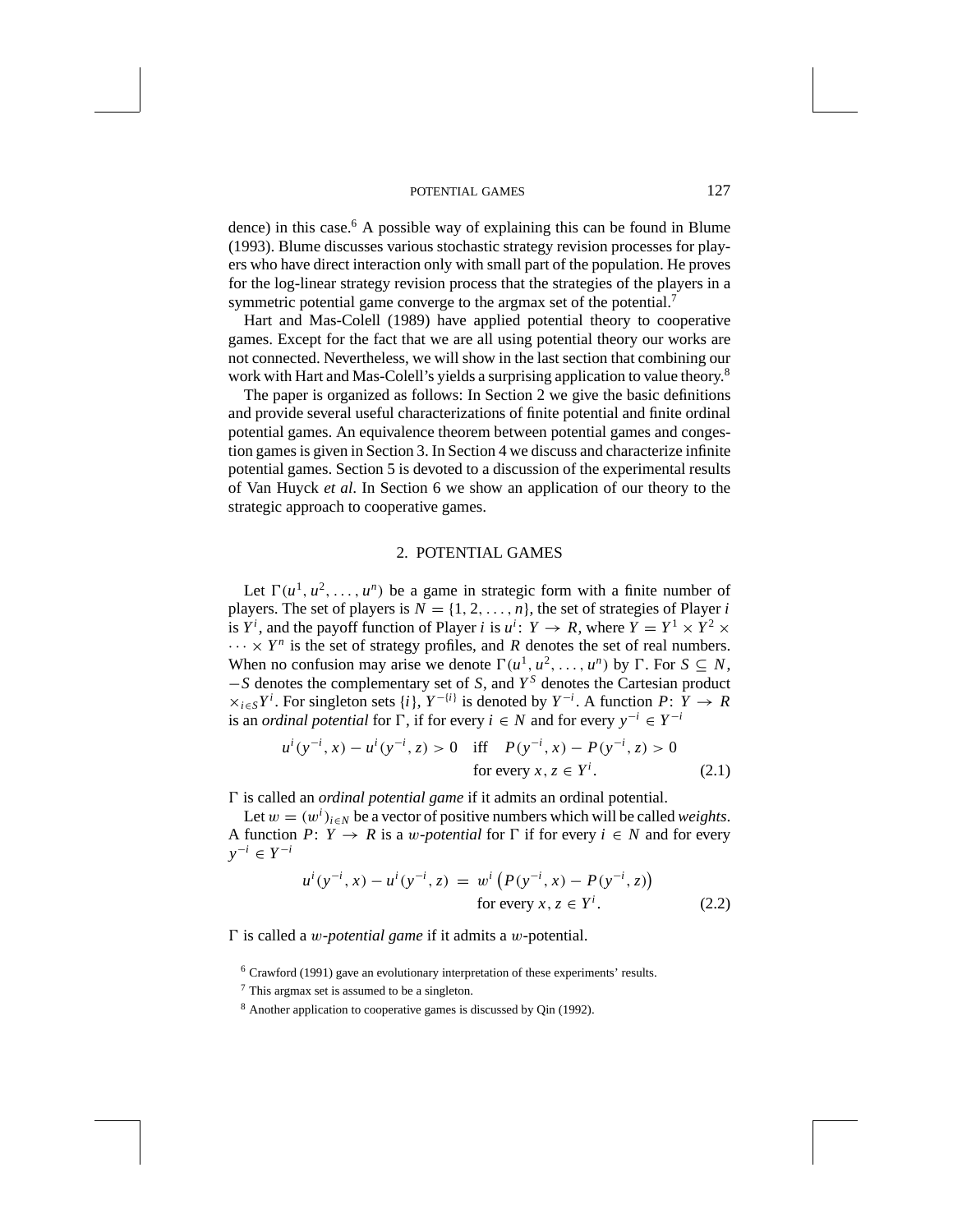When we are not interested in particular weights  $w$ , we simply say that  $P$  is a *weighted potential* and that  $\Gamma$  is a *weighted potential game.*<sup>9</sup>

A function  $P: Y \to R$  is an *exact potential* (or, in short, a *potential*) for  $\Gamma$  if it is a *w*-potential for  $\Gamma$  with  $w^i = 1$  for every  $i \in N$ .  $\Gamma$  is called an *exact potential game* (or, in short, a *potential game*) if it admits a potential. For example, the matrix *P* is a potential for the Prisoner's Dilemma game *G* described below:

$$
G = \left( \begin{array}{cc} (1,1) & (9,0) \\ (0,9) & (6,6) \end{array} \right), \qquad P = \left( \begin{array}{cc} 4 & 3 \\ 3 & 0 \end{array} \right).
$$

The next lemma characterizes the equilibrium set of ordinal potential games. Its obvious proof will be omitted.

LEMMA 2.1. Let P be an ordinal potential function for  $\Gamma(u^1, u^2, \ldots, u^n)$ . *Then the equilibrium set of*  $\Gamma(u^1, u^2, \ldots, u^n)$  *coincides with the equilibrium set of*  $\Gamma(P, P, \ldots, P)$ . *That is,*  $y \in Y$  *is an equilibrium point for*  $\Gamma$  *if and only if for every*  $i \in N$ 

$$
P(y) \ge P(y^{-i}, x) \quad \text{for every } x \in Y^i.
$$

*Consequently, If P admits a maximal value*<sup>10</sup> *in Y, then*  $\Gamma$  *possesses a (purestrategy*) *equilibrium*.

COROLLARY 2.2. *Every finite ordinal potential game possesses a pure-strategy equilibrium*.

A *path* in *Y* is a sequence  $\gamma = (y_0, y_1, \ldots)$  such that for every  $k \ge 1$  there exists a unique player, say Player *i*, such that  $y_k = (y_{k-1}^{-i}, x)$  for some  $x \neq y_{k-1}^{i}$ in  $Y^i$ .  $y_0$  is called the *initial point* of  $\gamma$ , and if  $\gamma$  is finite, then its last element is called the *terminal point* of  $\gamma \cdot \gamma = (y_0, y_1, \ldots)$  is an *improvement path* with respect to  $\Gamma$  if for all  $k \geq 1$   $u^i(y_k) > u^i(y_{k-1})$ , where *i* is the unique deviator at step *k*. Hence, an improvement path is a path generated by myopic players.  $\Gamma$ has the *finite improvement property* (*FIP*) if every improvement path is finite.

LEMMA 2.3. *Every finite ordinal potential game has the* FIP.

*Proof.* For every improvement path  $\gamma = (y_0, y_1, y_2, \ldots)$  we have by (2.1)

$$
P(y_0) < P(y_1) < P(y_2) < \cdots
$$

As *Y* is a finite set, the sequence  $\gamma$  must be finite.

<sup>9</sup> Using Blume's (1993) terminology we can give an equivalent definition: *0* is a weighted potential game if and only if there exists a payoff function which is strongly best-response equivalent to each of the players' payoff functions. Sela (1992) proved that if the two-person game  $(A, B)$  does not have weakly dominated strategies, then it has a weighted potential if and only if it is better-response equivalent in mixed strategies (see Monderer and Shapley (1996) for the precise definition) to a game of the form *(P, P)*. This result can be easily generalized to *n*-person games.

 $10$  See footnote 4.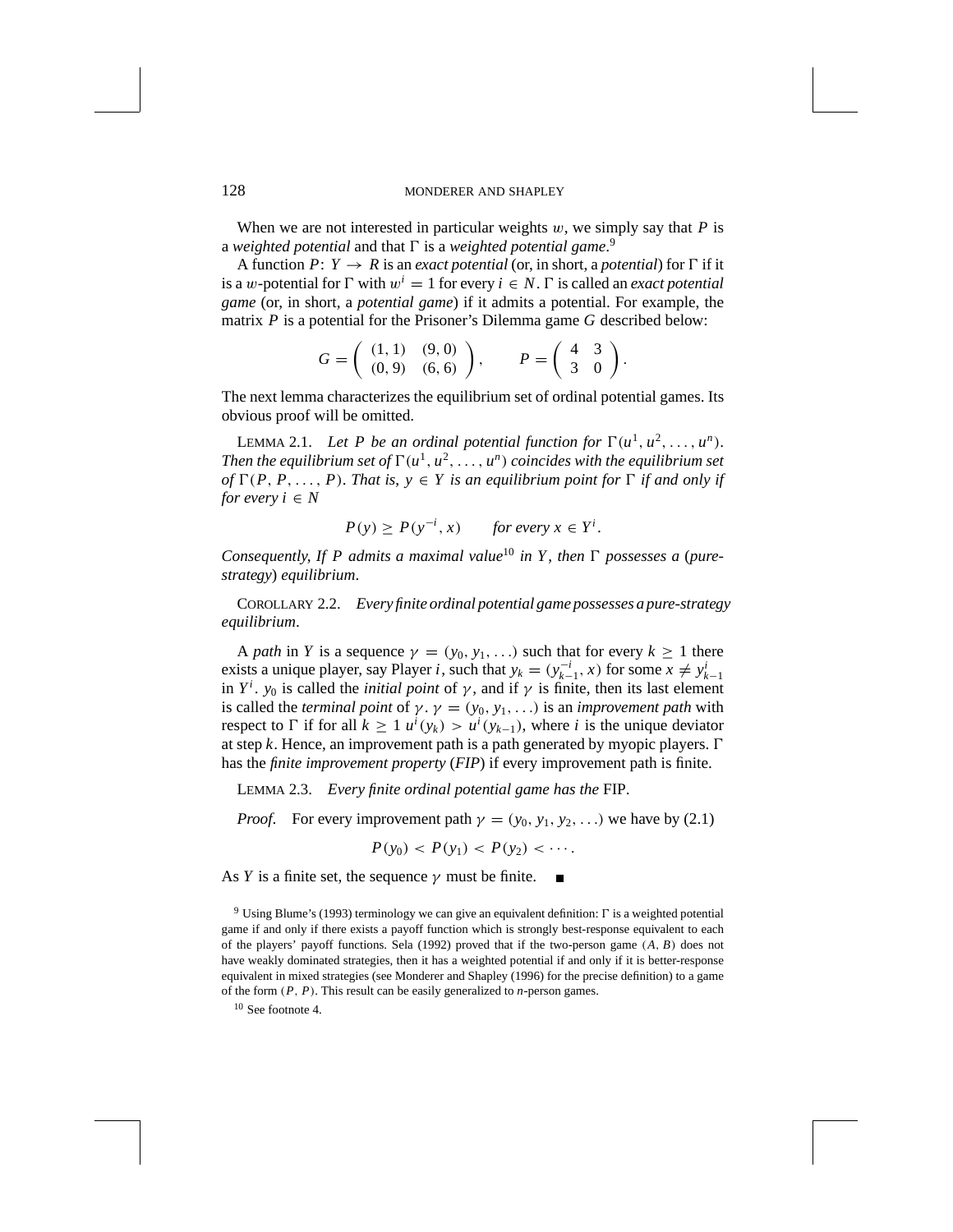It is obvious that for finite games with the FIP, and in particular for finite ordinal potential games, every maximal improvement path must terminate in an equilibrium point. That is, the myopic learning process based on the one-sided better reply dynamic converges to the equilibrium set. However we have obtained a stronger learning result<sup>11</sup>:

THEOREM 2.4 (Monderer and Shapley, 1996). *Every finite weighted potential game has the Fictitious Play property*.

It is interesting to note that having the FIP is not equivalent to having an ordinal potential. A counterexample is the game  $G_1$  described below. The rows in *G*<sup>1</sup> are labeled by *a* and *b*, and the columns are labeled by *c* and *d*.

$$
G_1 = \left( \begin{array}{cc} (1,0) & (2,0) \\ (2,0) & (0,1) \end{array} \right).
$$

The game  $G_1$  has the FIP, but any ordinal potential P for  $G_1$  must satisfy the following impossible sequence of relations:

$$
P(a, c) < P(b, c) < P(b, d) < P(a, d) = P(a, c).
$$

A function *P*:  $Y \rightarrow R$  is a generalized ordinal potential for  $\Gamma$  if for every  $i \in N$ and for every  $y^{-i} \in Y^{-i}$ , and for every  $x, z \in Y^i$ ,

 $u^{i}(y^{-i}, x) - u^{i}(y^{-i}, z) > 0$  implies that  $P(y^{-i}, x) - P(y^{-i}, z) > 0$ . *(*2*.*3*)*

LEMMA 2.5. Let  $\Gamma$  be a finite game. Then,  $\Gamma$  has the FIP if and only if  $\Gamma$  has *a generalized ordinal potential*.

*Proof.* Let  $\Gamma$  be a game with the FIP. Define a binary relation ">" on *Y* as follows:  $x > y$  iff  $x \neq y$  and there exists a finite improvement path  $\gamma$  with an initial point  $y$  and a terminal point  $x$ . The finite improvement property implies that ">" is a transitive relation. Let  $Z \subseteq Y$ . We say that *Z* is *represented* if there exists  $Q: Z \rightarrow R$  such that for every  $x, y \in Z, x > y$  implies that  $Q(x) > Q(y)$ . Let *Z* be a maximal represented subset of *Y*. We proceed to prove that  $Z = Y$ . Suppose  $x \notin Z$ . If  $x > z$  for every  $z \in Z$ , we extend *Q* to *Z* ∪ {*x*} by defining  $Q(x) = 1 + \max_{z \in Z} Q(z)$ , thus contradicting the maximality of *Z*. If  $z > x$  for every  $z \in Z$ , we extend *Q* to  $Z \cup \{x\}$  by defining  $Q(x) = \min_{z \in Z} Q(z) - 1$ , contradicting again the maximality of *Z*. Otherwise we extend *Q* and contradict the maximality of *Z* by defining  $Q(x) = (a + b)/2$ ,

 $11$  Several notions of acyclicity are discussed in the recent learning literature. Most of them (unlike the FIP) are related to the best-response dynamic. See, e.g., Young (1993). Other results relating the fictitious play property with various types of improvement paths can be found in Monderer and Sela (1992).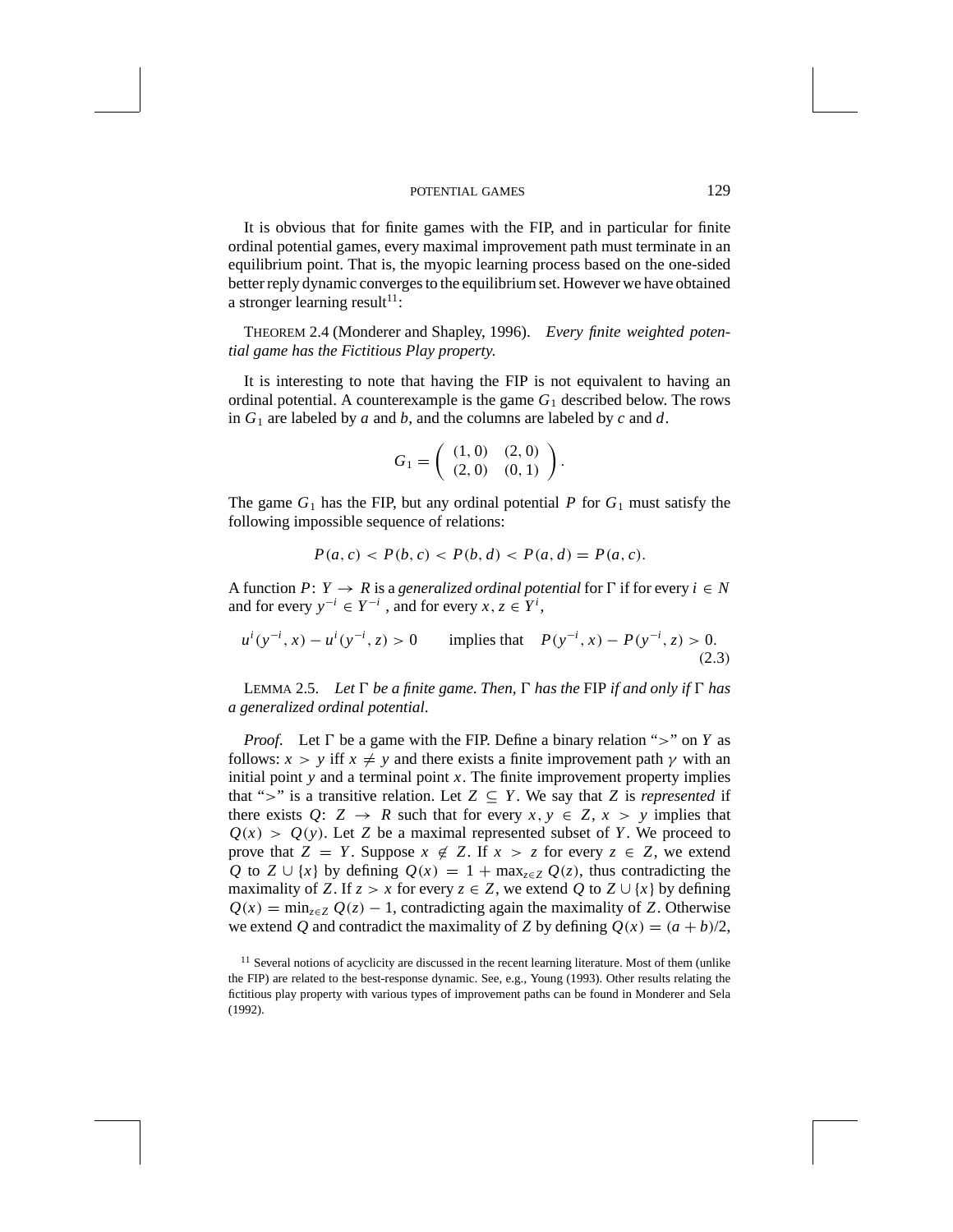where  $a = \max\{Q(z) : z \in Z, \quad x > z\}$ , and  $b = \min\{Q(z) : z \in Z, \quad z > x\}$ . Hence  $Y$  is represented.<sup>12</sup>

COROLLARY 2.6. Let  $\Gamma$  be a finite game with the FIP. Suppose in addition *that for every i*  $\in N$  *and for every*  $y^{-i} \in Y^{-i}$ 

 $u^{i}(y^{-i}, x) \neq u^{i}(y^{-i}, z)$  *for every*  $x \neq z \in Y^{i}$ .

*Then*  $\Gamma$  *has an ordinal potential.* 

*Proof.* Observe that the condition on  $\Gamma$  implies that every generalized ordinal potential for  $\Gamma$  is an ordinal potential for  $\Gamma$ . Hence, the proof follows from Lemma  $2.5.$ 

Ordinal potential games have many ordinal potentials. For exact potential games we have:

LEMMA 2.7. Let  $P_1$  and  $P_2$  be potentials for the game  $\Gamma$ . Then there exists a *constant c such that*

$$
P_1(y) - P_2(y) = c \quad \text{for every } y \in Y.
$$

*Proof.* Fix  $z \in Y$ . For all  $y \in Y$  define

$$
H(y) = \sum_{i=1}^{n} \left[ u^{i}(a_{i-1}) - u^{i}(a_{i}) \right],
$$

where  $a_0 = y$  and for every  $1 \le i \le n$ ,  $a_i = (a_{i-1}^{-i}, z^i)$ .

If *P* stands for either  $P_1$  or  $P_2$ , then by (2.1),  $H(y) = P(y) - P(z)$  for every  $y \in Y$ . Therefore

$$
P_1(y) - P_2(y) = c \qquad \text{for every } y \in Y.
$$

The next results characterize exact potential games in a way that resembles the standard approach to potential functions in physics.

For a finite path  $\gamma = (y_0, y_1, \ldots, y_N)$  and for a vector  $v = (v^1, v^2, \ldots, v^n)$ of functions  $v^i: Y \to R$ , we define

$$
I(\gamma, v) = \sum_{k=1}^{n} \left[ v^{i_k}(y_k) - v^{i_k}(y_{k-1}) \right],
$$

where  $i_k$  is the unique deviator at step  $k$  (i.e.,  $y_k^{i_k} \neq y_{k-1}^{i_k}$ ).

 $12$  A constructive and more elegant proof of this result is given in Milchtaich (1996); he showed that the function *P* that assigns to each  $y \in Y$  the number of strategy profiles that are connected to *y* by an improvement path that terminates in  $y$  is a generalized ordinal potential for  $\Gamma$ .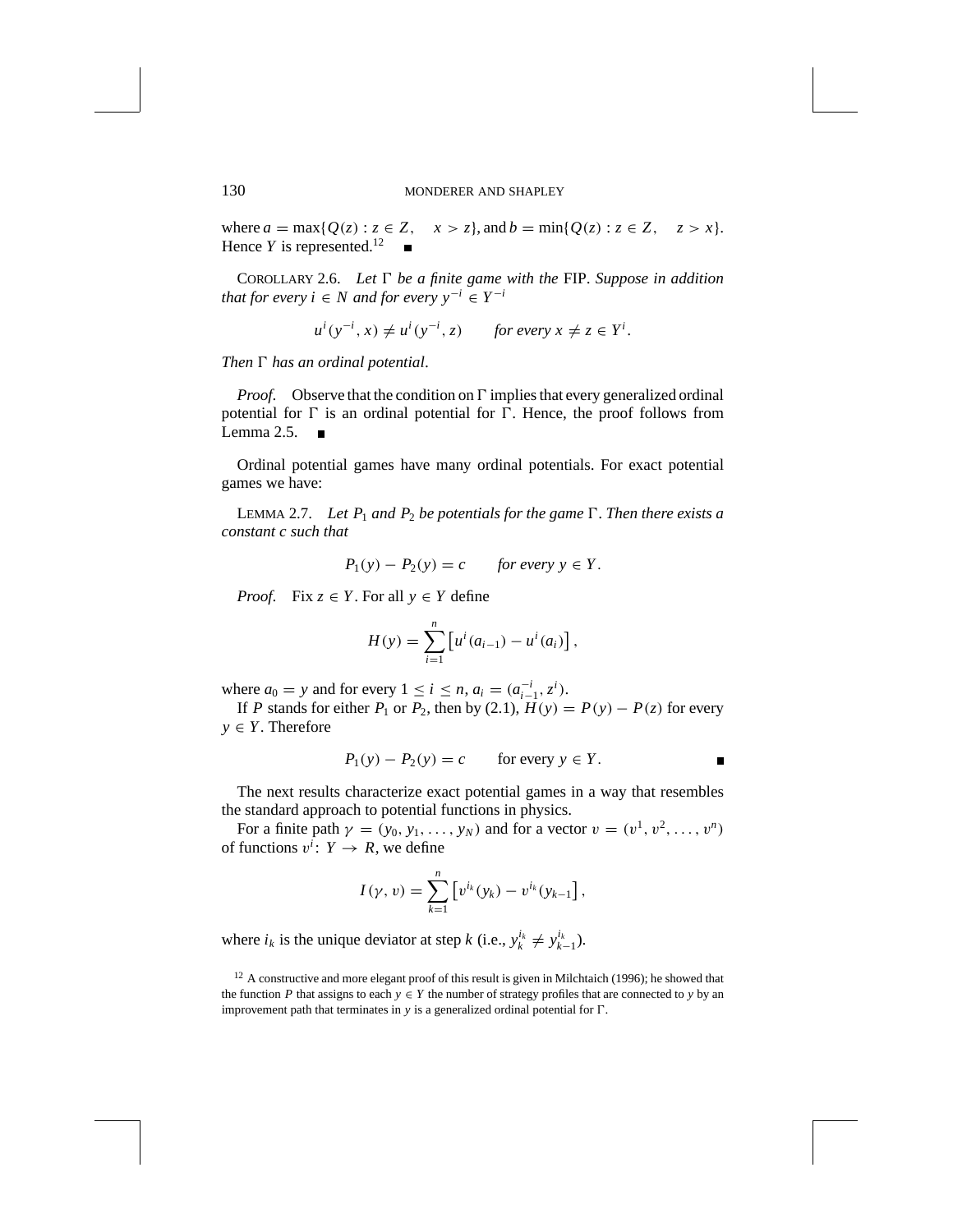The path  $\gamma = (y_0, y_1, \ldots, y_N)$  is *closed* if  $y_0 = y_N$ . It is a *simple closed* path if in addition  $y_l \neq y_k$  for every  $0 \leq l \neq k \leq N-1$ . The *length* of a simple closed path is defined to be the number of distinct vertices in it. That is, the length of  $\gamma = (y_0, y_1, \ldots, y_N)$  is *N*.

THEOREM 2.8. Let  $\Gamma$  be a game in strategic form, as described at the begin*ning of this section*. *Then the following claims are equivalent*:

- (1)  $\Gamma$  *is a potential game.*
- (2)  $I(\gamma, u) = 0$  *for every finite closed paths*  $\gamma$ .
- (3)  $I(\gamma, u) = 0$  *for every finite simple closed paths*  $\gamma$ .
- (4)  $I(\gamma, u) = 0$  *for every finite simple closed paths*  $\gamma$  *of length* 4.

The proof of Theorem 2.8 is given in Appendix A.

A typical simple closed path,  $\gamma$ , of length 4 is described below. In this path, *i* and *j* are the active players,  $a \in Y^{-\{i,j\}}$  is a fixed strategy profile of the other players,  $x_i$ ,  $y_i \in Y^i$ , and  $x_j$ ,  $y_j \in Y^j$ ,



where  $A = (x_i, x_j, a), B = (y_i, x_j, a), C = (y_i, y_j, a),$  and  $D = (x_i, y_j, a)$ .

COROLLARY 2.9.  $\Gamma$  *is a potential game if and only if for every i*,  $j \in N$ , *for every*  $a \in Y^{-\{i,j\}}$ , and for every  $x_i, y_i \in Y^i$  and  $x_j, y_j \in Y^j$ ,

$$
u^{i}(B) - u^{i}(A) + u^{j}(C) - u^{j}(B) + u^{i}(D) - u^{i}(C) + u^{j}(A) - u^{j}(D) = 0,
$$

*where the points A, B,C*, *and D are described above*.

We end this section with an important remark concerning the mixed extension of finite games.

LEMMA 2.10. *Let*  $\Gamma$  *be a finite game. Then*  $\Gamma$  *is a w-potential game if and only if the mixed extension of*  $\Gamma$  *is a w-potential game.* 

*Proof.* For  $i \in N$  let  $\Delta^{i}$  be the set of mixed strategies of Player *i* and let  $U^{i}$ be the payoff function of player  $i$  in the mixed extension of  $\Gamma$ . That is,

$$
U^{i}(f) = U^{i}(f^{1}, f^{2}, \dots, f^{n})
$$
  
= 
$$
\sum_{y \in Y} u^{i}(y^{1}, y^{2}, \dots, y^{n}) f^{1}(y^{1}) f^{2}(y^{2}) \dots f^{n}(y^{n}), \qquad \forall f \in \Delta,
$$

where  $\Delta = \times_{i \in N} \Delta^i$ . Obviously, if  $\overline{P}$ :  $\Delta \rightarrow R$  is a *w*-potential function for the mixed extension of  $\Gamma$ , then its restriction to *Y* yields a *w*-potential for  $\Gamma$ . As for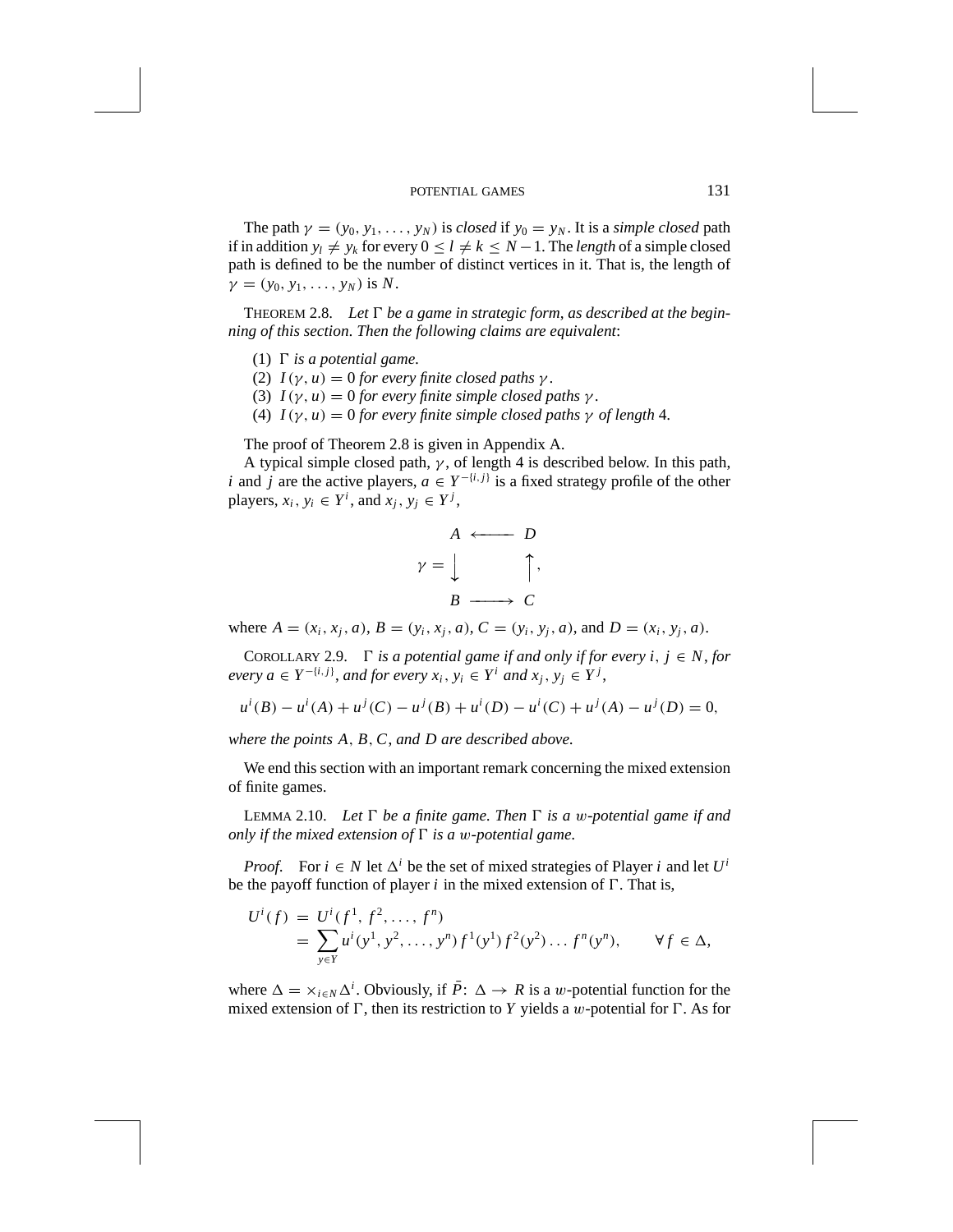the converse, suppose  $P$  is a *w*-potential for  $\Gamma$ , then it can be easily verified that  $\overline{P}$  is a potential for the mixed extension of  $\Gamma$ , where

$$
\bar{P}(f^1, f^2, \dots, f^n) = \sum_{y \in Y} P(y^1, y^2, \dots, y^n) f^1(y^1) f^2(y^2) \dots f^n(y^n). \tag{2.4}
$$

An example to an ordinal potential game whose mixed extension is not an ordinal potential game is given in Sela (1992).

### 3. CONGESTION GAMES

Congestion games were defined by Rosenthal (1973). They are derived from congestion models that have been extensively discussed in the literature (see e.g., Garcia and Zangwill, 1981). Consider an illustrative example:

$$
A \xrightarrow{c_1(1), c_1(2)} B
$$
  
\n
$$
c_3(1), c_3(2) \downarrow \qquad \qquad \downarrow c_2(1), c_2(2)
$$
  
\n
$$
D \xrightarrow[c_4(1), c_4(2))} C
$$

In the congestion model described above, Driver *a* has to go from point *A* to point *C* and Driver *b* has to go from point *B* to point *D*. *AB* is called road segment 1, *BC* is called road segment 2, ... etc.  $c_i(1)$  denotes the payoff (e.g., the negative of the cost) for a single user of road segment *j*.  $c<sub>i</sub>(2)$  denotes the payoff for each user of road segment *j* if both drivers use road segment *j*. The drivers are therefore engaged in a game (the associated congestion game, *CG*) whose strategic form is given below (The rows are labeled by {1*,* 2} and {3*,* 4}, and the columns are labeled by {1*,* 3} and {2*,* 4}:

$$
CG = \left( \begin{array}{cc} (c_1(2) + c_2(1), c_1(2) + c_3(1)) & (c_2(2) + c_1(1), c_2(2) + c_4(1)) \\ (c_3(2) + c_4(1), c_3(2) + c_1(1)) & (c_4(2) + c_3(1), c_4(2) + c_2(1)) \end{array} \right).
$$

By Corollary 2.9 the congestion game *CG* admits a potential. In particular (and with no restrictions on the payoff  $c_i(i)$ ) it has a (pure-strategy) equilibrium. For completeness we attach below a potential *P* for the congestion game. The potential is computed by formula (3.2):

$$
P = \begin{pmatrix} c_1(1) + c_1(2) + c_2(1) + c_3(1) & c_2(1) + c_2(2) + c_1(1) + c_4(1) \\ c_3(1) + c_3(2) + c_4(1) + c_1(1) & c_4(1) + c_4(2) + c_3(1) + c_2(1) \end{pmatrix}.
$$

A *congestion model*  $C(N, M, (\Sigma^i)_{i \in N}, (c_j)_{j \in M})$  is defined as follows. *N* denotes the set of players{1*,* 2*,..., n*}(e.g., drivers). *M* denotes the set of facilities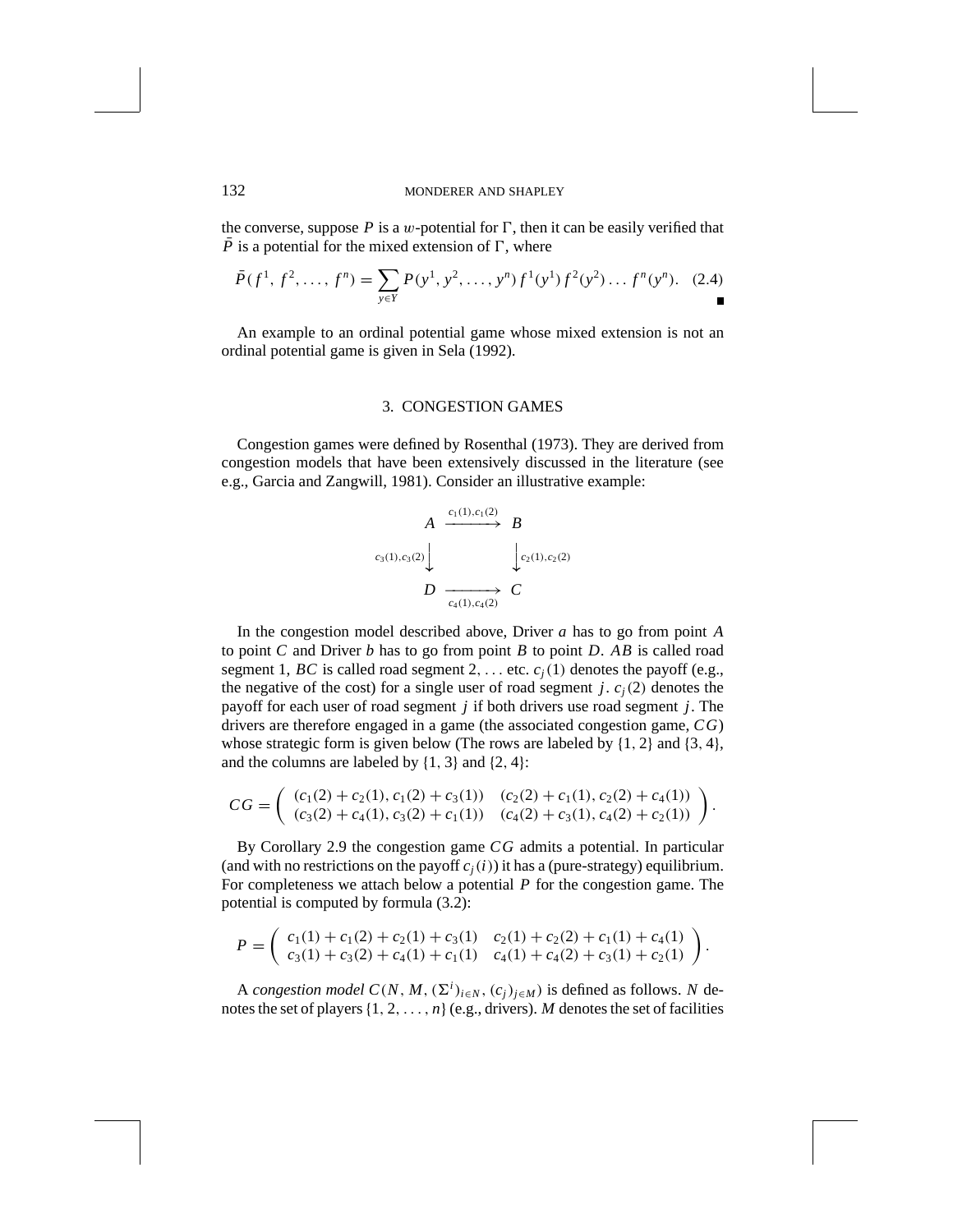$\{1, 2, \ldots, m\}$  (e.g, road segments). For  $i \in N$  let  $\Sigma^{i}$  be the set of strategies of player *i*, where each  $A^i \in \Sigma^i$  is a nonempty subset of facilities (e.g., a route). For  $j \in M$  let  $c_j \in R^{\{1,2,\ldots,n\}}$  denote the vector of payoffs, where  $c_j(k)$  denotes the payoff (e.g., the cost) to each user of facility  $j$ , if there are exactly  $k$  users.

The *congestion game* associated with the congestion model is the game in strategic form with the set of players *N*, with the sets of strategies  $(\Sigma^{i})_{i \in N}$ , and with payoff functions  $(v^i)_{i \in N}$  defined as follows:

Set  $\Sigma = \times_{i \in N} \Sigma^i$ . For all  $A \in \Sigma$  and for every  $j \in M$  let  $\sigma_j(A)$  be the number of users of facility *j*. That is,

$$
\sigma_j(A) = #\{i \in N: j \in A^i\},\
$$

where  $A = (A^1, A^2, \ldots, A^n)$ . Define  $v^i: \Sigma \rightarrow R$  by

$$
v^{i}(A) = \sum_{j \in A^{i}} c_{j}(\sigma_{j}(A)).
$$
\n(3.1)

The following theorem can be deduced from Rosenthal (1973).

THEOREM 3.1. *Every congestion game is a potential game*.

*Proof.* Let  $\Gamma$  be the congestion game defined by the parameters *N*, *M*,  $(\Sigma^{i})_{i \in N}, (c_{j})_{j \in M}$ .

For each  $A \in \Sigma$  define

$$
P(A) = \sum_{j \in \bigcup_{i=1}^{n} A^i} \left( \sum_{l=1}^{\sigma_j(A)} c_j(l) \right). \tag{3.2}
$$

The proof that *P* is a potential for  $\Gamma$  can be deduced from Rosenthal (1973) or directly using Corollary 2.9.  $\blacksquare$ 

Let  $\Gamma_1$  and  $\Gamma_2$  be games in strategic form with the same set of players *N*. For  $k = 1, 2$  let  $(Y_k^i)_{i \in N}$  be the strategy sets in  $\Gamma_k$ , and let  $(u_k^i)_{i \in N}$  be the payoff functions in  $\Gamma_k$ . We say that  $\Gamma_1$  and  $\Gamma_2$  are isomorphic if there exist bijections  $g^i$ :  $Y_1^i \rightarrow Y_2^i$ ,  $i \in N$ , such that for every  $i \in N$ 

$$
u_1^i(y^1, y^2, \dots, y^n) = u_2^i(g^1(y^1), g^2(y^2), \dots, g^n(y^n))
$$
  
for every  $(y^1, y^2, \dots, y^n) \in Y_1$ ,

where  $Y_1 = \times_{i \in N} Y_1^i$ .

THEOREM 3.2. *Every finite potential game is isomorphic to a congestion game*.

The proof, as well as several relevant discussions, is given in Appendix B.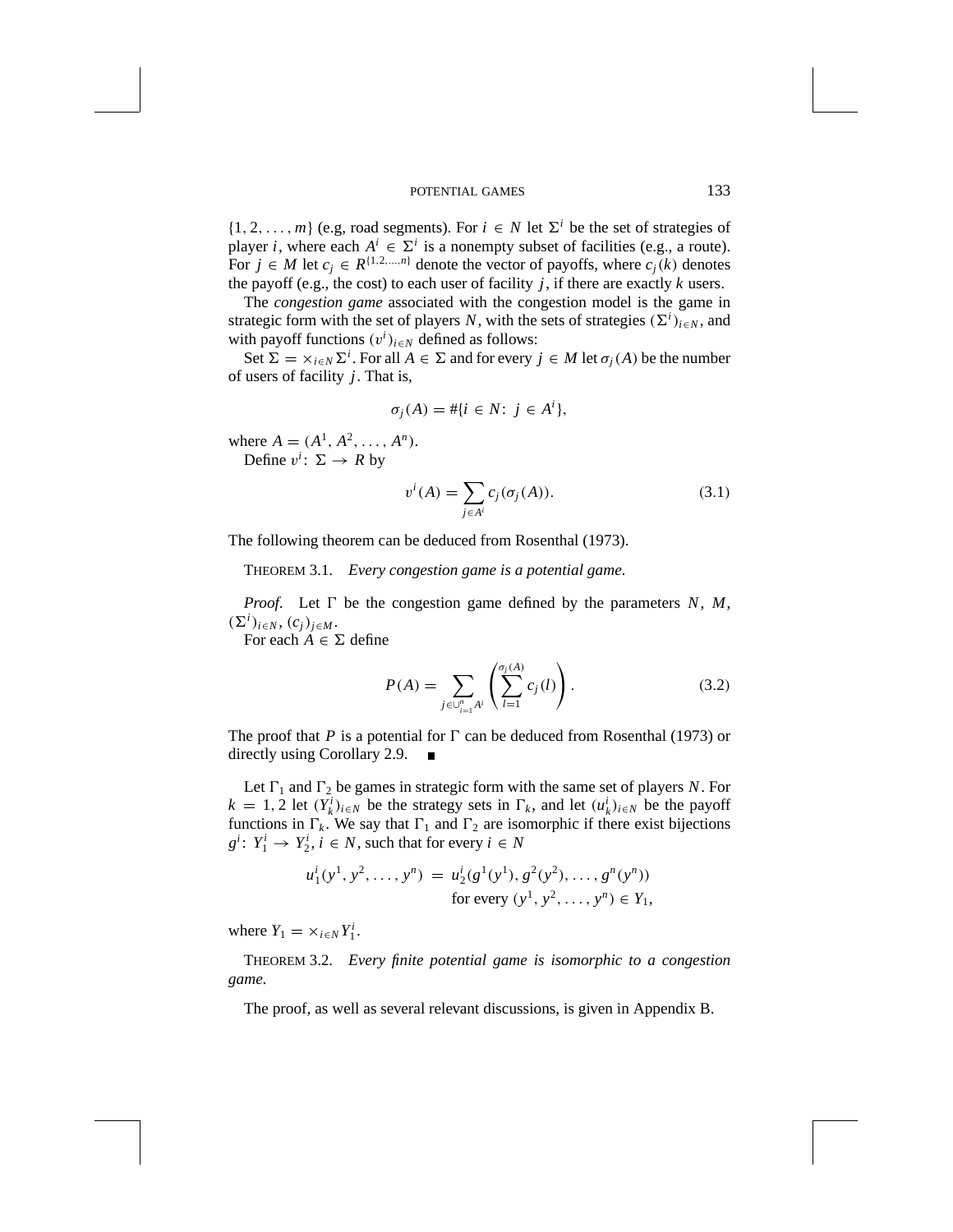### 4. INFINITE POTENTIAL GAMES

Let  $\Gamma$  be a game in strategic form as described in Section 2.  $\Gamma$  is called a *bounded game* if the payoff functions  $(u^i)_{i \in N}$  are bounded.

LEMMA 4.1. *Every bounded potential game possesses an ε-equilibrium point for every*  $\varepsilon > 0$ .

*Proof.* Note that by (2.2) every potential *P* for  $\Gamma$  must be bounded. Let  $\varepsilon > 0$ . There exists  $z \in Y$  satisfying

$$
P(z) > \sup_{y \in Y} P(y) - \varepsilon.
$$

Obviously *z* is an *ε*-equilibrium point.

Recall the concept of a path from Section 2. Let  $\varepsilon > 0$ . A path  $\gamma = (y_0, y_1, \ldots)$ is an *ε-improvement path* with respect to  $\Gamma$  if for all  $k \geq 1$   $u^i(y_k) > u^i(y_{k-1}) + \varepsilon$ , where *i* is the unique deviator at step *k*. The game  $\Gamma$  has the *approximate finite improvement property* (*AFIP*) if for every  $\varepsilon > 0$  every  $\varepsilon$ -improvement path is finite. The proof of the next lemma is obvious and will be omitted.

LEMMA 4.2. *Every bounded potential game has the* AFIP.

Note that for games with the AFIP, and in particular for bounded potential games, every maximal *ε*-improvement path terminates in an *ε*-equilibrium point.

A game*0* is called a *continuous game* if the strategy sets are topological spaces and the payoff functions are continuous with respect to the product topology. Note that by (2.2), the potential of a continuous potential game is continuous. Therefore we have:

LEMMA 4.3. Let  $\Gamma$  be a continuous potential game with compact strategy  $sets.$  Then  $\Gamma$  possesses a pure-strategy equilibrium point.

We now proceed to deal with differentiable games. We assume that the strategy sets under discussion are intervals of real numbers. We omit the obvious proof of the next lemma.

LEMMA 4.4. Let  $\Gamma$  be a game in which the strategy sets are intervals of real *numbers. Suppose the payoff functions*  $u^i$ :  $Y^i \rightarrow R$ ,  $i \in N$ , are continuously *differentiable, and let P: Y*  $\rightarrow$  *R. Then P is a potential for*  $\Gamma$  *if and only if* P *is continuously differentiable*, *and*

$$
\frac{\partial u^i}{\partial y^i} = \frac{\partial P}{\partial y^i} \qquad \text{for every } i \in N.
$$

The next theorem is well-known (and very useful).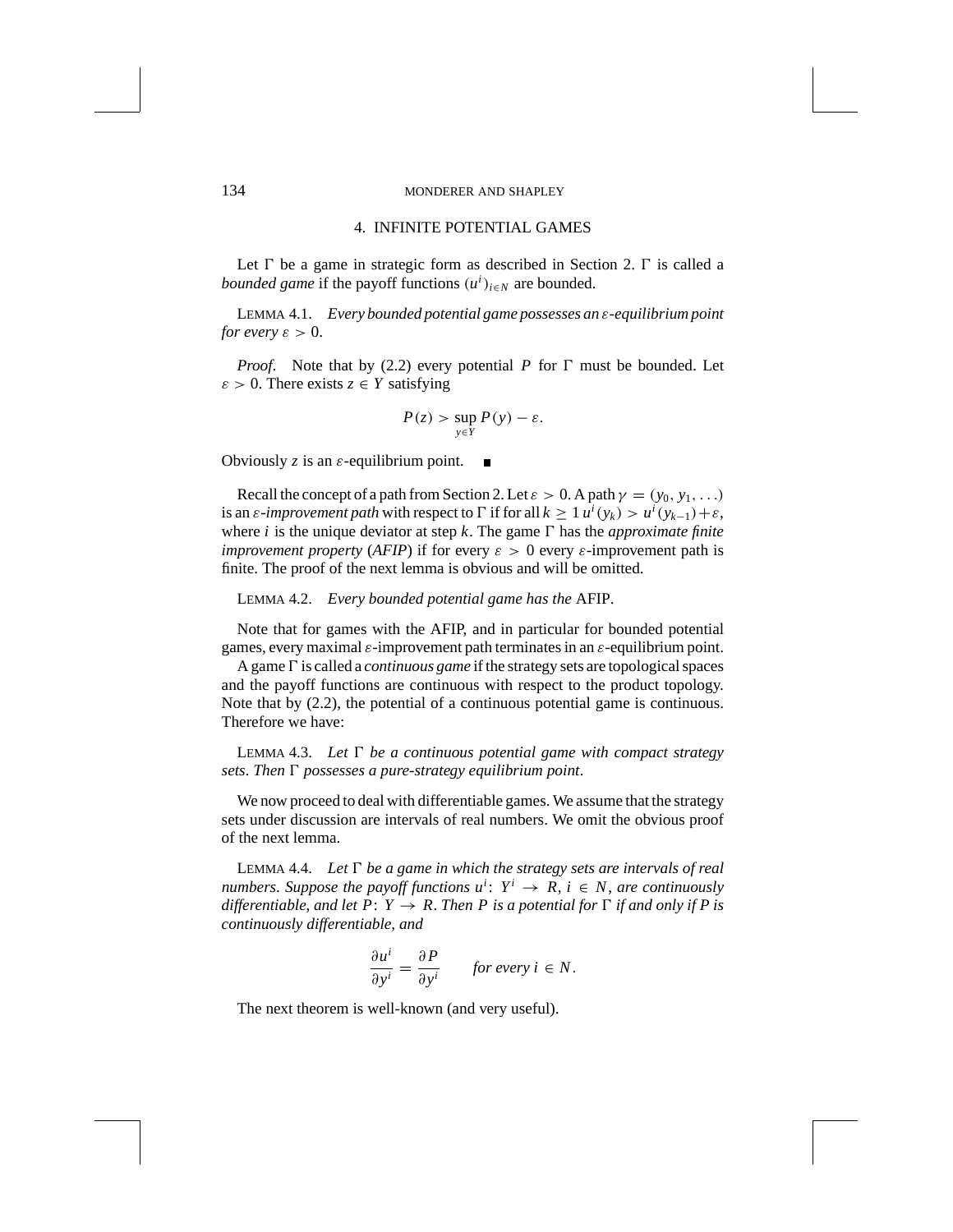THEOREM 4.5. Let  $\Gamma$  be a game in which the strategy sets are intervals of *real numbers*. *Suppose the payoff functions are twice continuously differentiable*. *Then*  $\Gamma$  *is a potential game iff* 

$$
\frac{\partial^2 u^i}{\partial y^i \partial y^j} = \frac{\partial^2 u^j}{\partial y^i \partial y^j} \qquad \text{for every } i, j \in N. \tag{4.1}
$$

*Moreover*, *if the payoff functions satisfy* (4.1) *and z is an arbitrary* (*but fixed*) *strategy profile in Y, then a potential for*  $\Gamma$  *is given by* 

$$
P(y) = \sum_{i \in N} \int_0^1 \frac{\partial u^i}{\partial y^i} (x(t))(x^i)'(t) dt,
$$
 (4.2)

*where x*:  $[0, 1] \rightarrow Y$  *is a piecewise continuously differentiable path in Y that connects z to y* (*i.e.*,  $x(0) = z$  *and*  $x(1) = y$ ).

Consider for example the quasi-Cournot game described in the Introduction. It can be easily verified that (4.1) is satisfied (because  $\partial^2 u^i / \partial y^i \partial y^j = a$  for every  $i \neq j \in N$ ), and applying (4.2) yields the potential given in (1.2). Unlike (weighted) potential games, ordinal potential games are not easily characterized. We do not know of any useful characterization, analogous to the one given in (4.1), for differentiable ordinal potential games.

### 5. THE POTENTIAL AS AN EQUILIBRIUM REFINEMENT TOOL

Let  $\Gamma$  be a potential game and let *P* be a potential for  $\Gamma$ . The set of all strategy profiles that maximize  $P$  is a subset of the equilibria set. By Lemma 2.7, this set does not depend on a particular potential function.<sup>13</sup> Thus, at least technically, the potential defines a refinement concept.

Consider the version of the Stag Hunt game of Rouseau, as described in Crawford (1991): There are *n* players. Player i chooses  $e_i \in \{1, 2, \ldots, 7\}$ . The payoff  $\Pi_i$  of Player i is

$$
\Pi_i(e_1, e_2, \ldots, e_n) = a \min(e_1, e_2, \ldots, e_n) - be_i + c,
$$

where  $a > b \ge 0$ , and *c* is a constant that guarantees positive payoffs. Define a potential function *P* as

$$
P(e_1, e_2, \ldots, e_n) = a \min(e_1, e_2, \ldots, e_n) - b \sum_{j=1}^{j} e_j.
$$

<sup>13</sup> It can also be proved that for weighted potential games, the argmax set of a weighted potential does not depend on a particular choice of a weighted potential (even though distinct weighted potentials may be based on different sets of weights (i.e., neither vector of weights is a multiple by a scalar of the other vector)).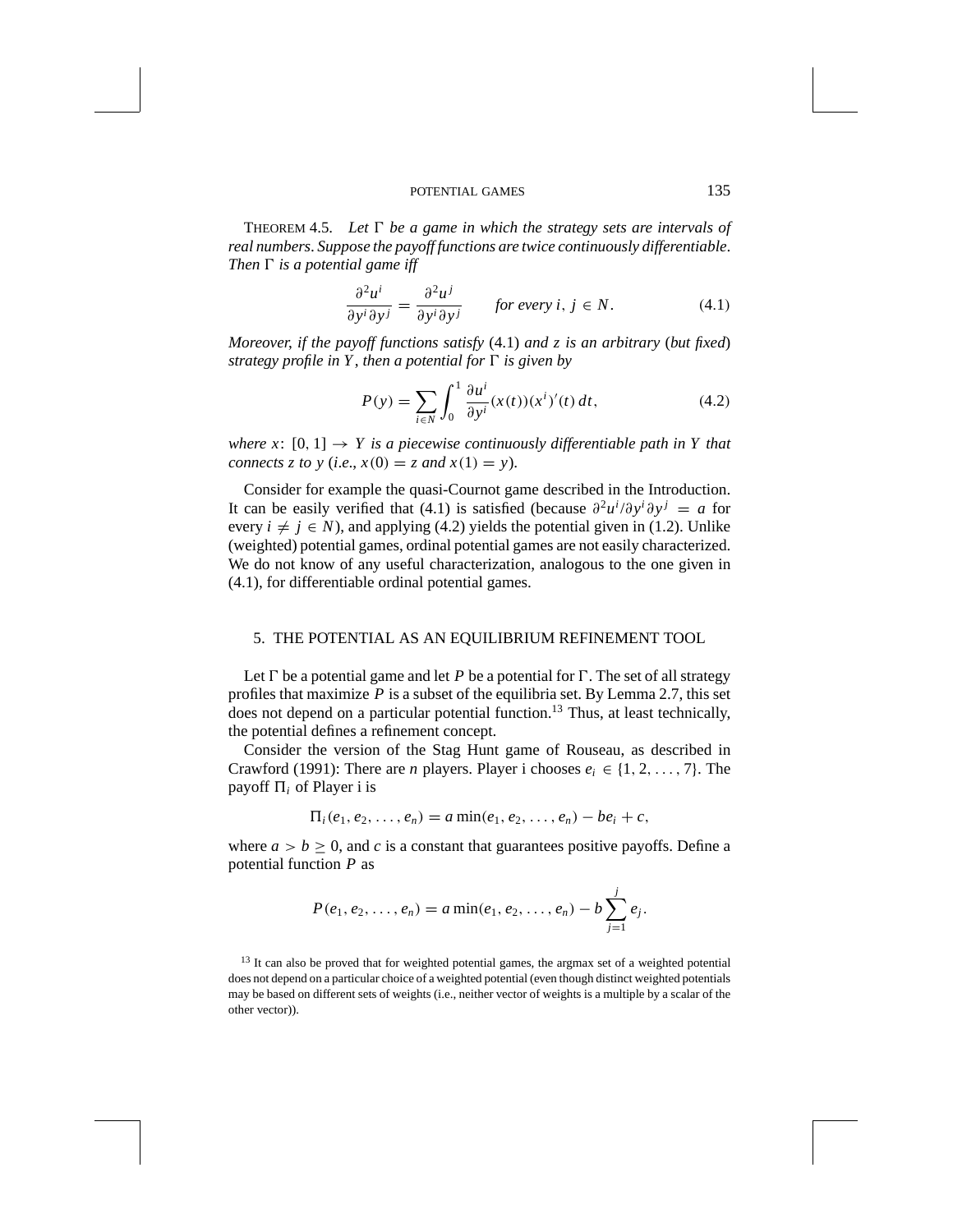Note that if  $a < nb$ , then *P* is maximized at the profile *e* with  $e_i = 1$  for every  $1 \leq i \leq n$ . If  $a > nb$ , then *P* is maximized at the strategy profile satisfying  $e_i = 7$  for every *i*. Surprisingly, the equilibrium selection predicted by the argmax set of the potential is the one that is supported by the experimental results of Van Huyck *et al.* (1990). In Experiment *A* (using Crawford's notation),  $a = 0.2$ ,  $b = 0.1$ , and  $14 \le n \le 16$ . Thus  $a < nb$ . In Experiment *B*, *b* was switched to 0, and therefore  $a > nb$ . In Experiments  $C_d$  and  $C_f$ ,  $a = nb$ . In this case, every equilibrium profile maximizes the potential, and thus the potential cannot be used for a prediction. Indeed, in  $C_d$ , the players were not using a particular equilibrium profile. In Experiment  $C_f$ , which was the same as  $C_d$  except for the fact that the two players were fixed (and not randomly matched), players tended to choose  $e_1 = e_2 = 7$ . This, to our opinion, reflects the principal that a repetition is a substitute to cooperation in repeated games.

We do not attempt to explain the success of the argmax set of the potential to predict behavior in the above potential game. It may be just a coincidence.<sup>14</sup> We hope that further experiments will be conducted to test this new refinement concept.

Van Huyck *et al*. (1991) conducted another set of experiments on average opinion games. In this experiments the payoff function of Player i is given by

$$
\Pi_i(e_1,e_2,\ldots,e_n)=\alpha M-\beta(M-e_i)^2+\gamma,
$$

where  $\alpha$ ,  $\beta$ , and  $\gamma$  are positive constants, and  $M = M(e_1, e_2, \ldots, e_n)$  is the median of  $(e_1, e_2, \ldots, e_n)$ .

It can be seen easily that this game does not have a weighted potential, and thus we are unable to analyze their results via the potential approach. However, if the median function *M* is replaced by the mean function,  $A(e_1, e_2, \ldots, e_n)$  =  $1/n \sum_{i=1}^{n} e_i$ , then by Theorem 4.5 the game does have a potential. The unique strategy profile that maximizes this potential is  $e_i = 7$  for every *i*. Unfortunately, we do not know of any experiment conducted with the mean function *A*.

## 6. AN APPLICATION TO THE STRATEGIC APPROACH TO VALUE **THEORY**

Let  $N = \{1, 2, ..., n\}$  be the set of players. For each nonempty coalition *S* ⊂ *N* we denote by *G*(*S*) the space of all cooperative games with transferable utility on the set of players *S*. That is,  $v \in G(S)$  if and only if *v* is a real-valued function defined on the set  $2^S$  of subsets of *S* with  $v(\emptyset) = 0$ . A *solution* is a function  $\psi : \bigcup_{S \in 2^N} G(S) \to \bigcup_{S \in 2^N} R^S$  such that  $\psi(v) \in R^S$  whenever  $v \in G(S)$ . A solution  $\psi$  is *efficient* if  $\sum_{i \in S} \psi v(i) = v(S)$  for every  $S \in 2^N$  and for every  $v \in G(S)$ .

<sup>&</sup>lt;sup>14</sup> See, however, the Introduction for references to a possible explanation suggested by Blume (1993).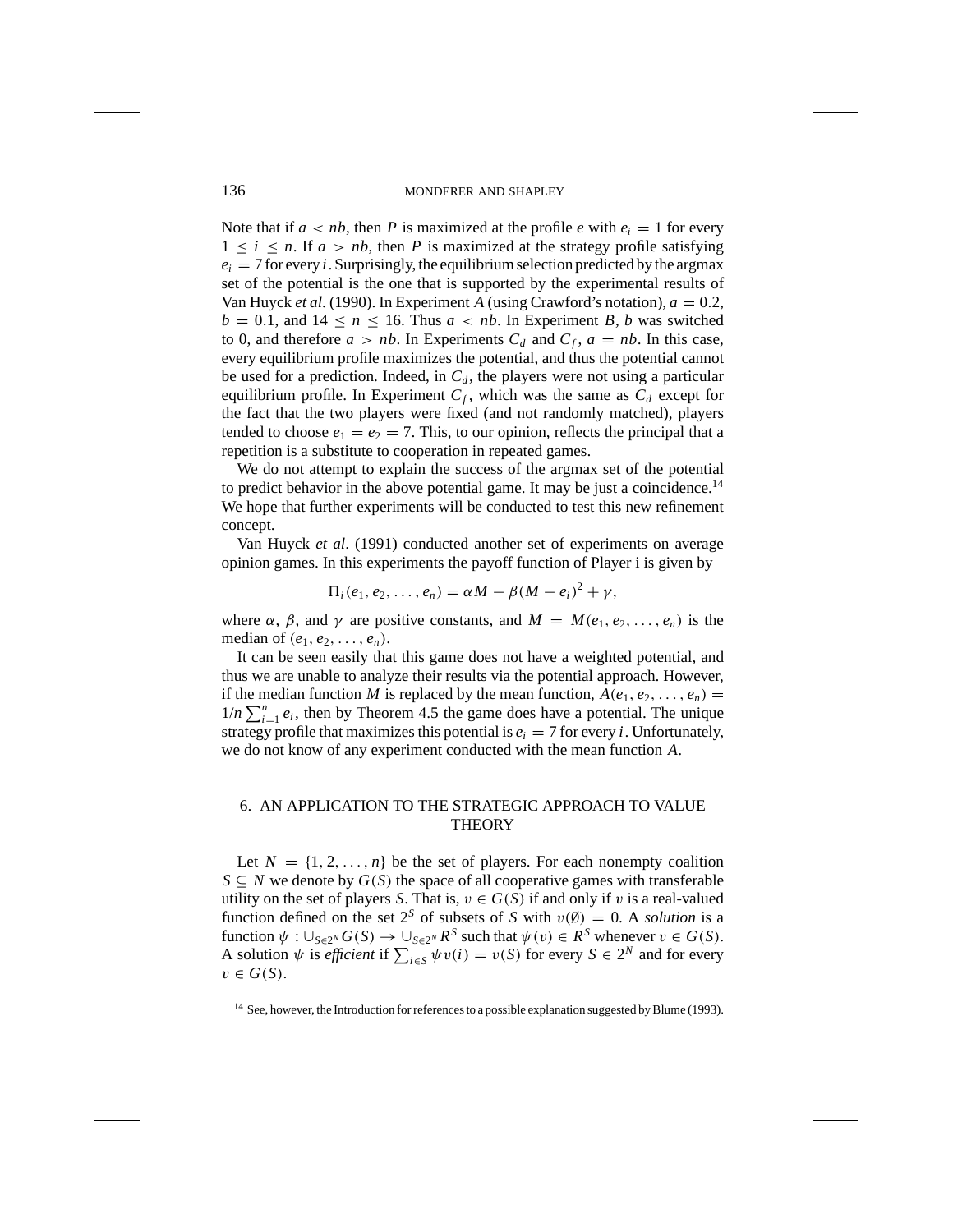For each solution  $\psi$  and for each  $c \in \mathbb{R}^N$  we will define a game in strategic form  $\Gamma(\psi, c, v)$  for every  $v \in G(N)$  as follows:

The set of players is *N*. The set of strategies of player *i* is  $Y^i = \{0, 1\}$ . Player *i* can decide not to join the game (choosing 0) and to get a payoff  $c^i$ , or to participate in the game (choosing 1). Let *S* be the set of all players that choose 1. Then each  $i \in S$  receives the payoff  $\psi(v_S)(i)$ , where  $v_S \in G(S)$  is the restriction of *v* to  $2^S$ . More precisely, for  $\varepsilon \in Y = \{0, 1\}^N$  denote  $S(\varepsilon) = \{i \in N : \varepsilon^i = 1\}$ . Then the payoff function  $u^i$  of player *i* is

$$
u^{i}(\varepsilon) = \begin{cases} c^{i}, & \text{if } \varepsilon^{i} = 0\\ \psi(v_{S(\varepsilon)})(i), & \text{if } \varepsilon^{i} = 1. \end{cases}
$$

The games  $\Gamma(\psi, c, v)$  will be called the *participation games*. We now present two characterizations (a local characterization and a global one) for the Shapley value in terms of the strategic properties of the participation games.

THEOREM 6.1. Let  $\psi$  be an efficient solution on  $G = \bigcup_{S \in 2^N} G(S)$ , let  $c \in R^N$ , *and let*  $v \in G(N)$ . *Then*  $\psi$  *is the Shapley value on*  $\{v_S : S \in 2^N\}$  *if and only*  $if \Gamma = \Gamma(\psi, c, v)$  *is a potential game.* 

*Proof.* Let  $i \in N$ . Then

$$
u^{i}(\varepsilon^{-i}, 1) - u^{i}(\varepsilon^{-i}, 0) = \psi(v_{S \cup \{i\}})(i) - c^{i} \quad \text{for all } \varepsilon \in Y, \tag{6.1}
$$

where  $S = \{j \neq i : \varepsilon^{j} = 1\}.$ 

For  $S \subseteq N$  let  $\varepsilon_S \in Y$  be defined as follows:  $\varepsilon_S^i = 1$  if  $i \in S$ , and  $\varepsilon_S^i = 0$  if  $i \notin S$ .

From (6.1) we deduce that  $\Gamma$  is a potential game if and only if there exists  $Q: Y \rightarrow R$  such that

$$
Q(\varepsilon_S) - Q(\varepsilon_{S\setminus\{i\}}) = \psi(v_{S\cup\{i\}})(i) - c^i \quad \text{for every } S \subseteq N \text{ and for every } i \in S.
$$
  
\n
$$
S \subseteq N \text{ and for every } i \in S.
$$
  
\n
$$
(6.2)
$$

Set  $P(\varepsilon_S) = Q(\varepsilon_S) + \sum_{i \in S} c^i$ , then *Q* satisfies (6.2) iff *P* satisfies

 $P(\varepsilon_S) - P(\varepsilon_{S\setminus\{i\}}) = \psi(v_{S\cup\{i\}})(i)$  for all  $S \subseteq N$  and for every  $i \in S$ . (6.3)

Thus, the proof follows from Theorem A in Hart and Mas-Colell (1989).

THEOREM 6.2. Let  $\psi$  be an efficient solution on  $G = \bigcup_{S \in 2^N} G(S)$ , and let  $c \in \mathbb{R}^N$ . *Then*  $\psi$  *is the Shapley value on G if and only if*  $\Gamma(\psi, c, v)$  *is a potential game for every*  $v \in G(N)$ .

*Proof*. The proof follows from Theorem 6.1.

By Theorem 5.2 in Hart and Mas-Colell (1989) we can also prove the following characterization of weighted Shapley values.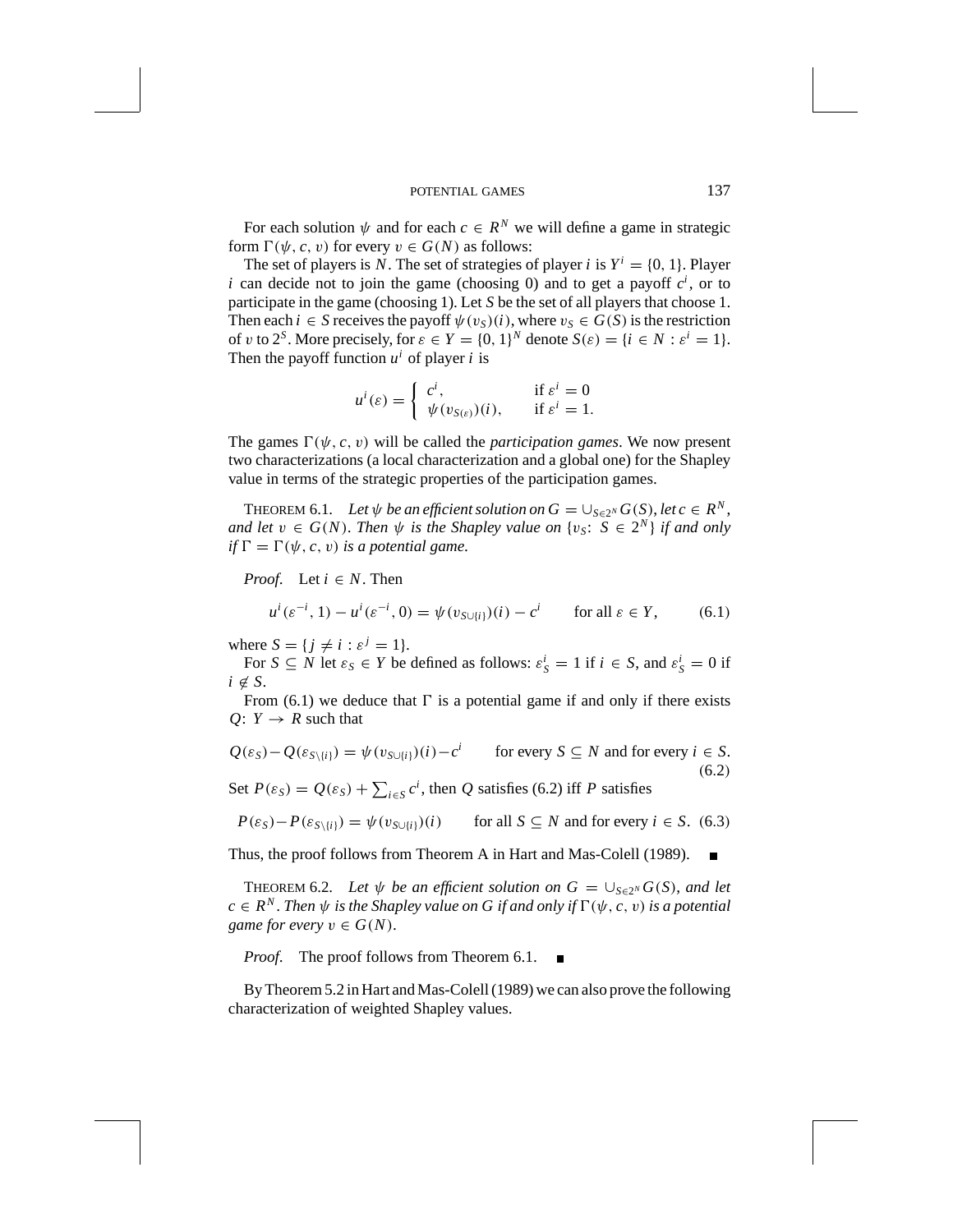THEOREM 6.3. Let  $\psi$  be an efficient solution on  $G = \bigcup_{S \in 2^N} G(S)$ , let  $c \in R^N$ , *let*  $v \in G(N)$ , *and let w be a vector of positive weights. Then*  $\psi$  *is the w-Shapley value on*  $\{v_S : S \in 2^N\}$  *if and only if*  $\Gamma = \Gamma(\psi, c, v)$  *is a w-potential game.* 

Other results relating noncooperative potential games with cooperative solutions are discussed in Qin (1992).

#### APPENDIX A

*Proof of Theorem* 2.8. Obviously  $(2) \implies (3) \implies (4)$ . We prove that  $(1)$  $\iff$  (2) and that (4)  $\Longrightarrow$  (2).

 $(1) \implies (2)$  Suppose *P* is a potential for *D*. Let  $\gamma = (y_0, y_1, \ldots, y_N)$  be a closed path. Then by (2.2)

$$
I(\gamma, u) = I(\gamma, (P, P, \dots, P)) = P(y_N) - P(y_0) = 0.
$$

 $(2) \implies (1)$  Suppose  $I(\gamma, u) = 0$  for every closed path  $\gamma$ . Fix  $z \in Y$ . Let *y*  $\in$  *Y*. We claim that for every two paths  $\gamma_1$  and  $\gamma_2$  that connect *z* to *y*,  $I(\gamma_1, u)$  =  $I(\gamma_2, u)$ . Indeed, suppose  $\gamma_1 = (z, y_1, \ldots, y_N)$  and  $\gamma_2 = (z, z_1, \ldots, z_M)$ , where  $y_N = z_M = y$ . Let  $\mu$  be the closed path  $(\gamma_1, \gamma_2^{-1})$ . That is,

$$
\mu = (z, y_1, \ldots, y_N, z_{M-1}, z_{M-2}, \ldots, z).
$$

Then  $I(\mu, u) = 0$ . Therefore  $I(\gamma_1, u) = I(\gamma_2, u)$ . For every  $y \in Y$  choose a path, say  $\gamma(y)$ , connecting *z* to *y*. Define  $P(y) = I(\gamma(y), u)$  for all  $y \in Y$ . We proceed to prove that  $P$  is a potential for  $\Gamma$ . We have just proved that

$$
P(y) = I(y, u)
$$
 for every  $\gamma$  that connects z to y. (A.1)

Let  $i \in N$ , let  $y^{-i} \in Y^{-i}$ , and let  $a \neq b \in Y^{i}$ . Let  $\gamma = (z, y_1, \dots, (y^{-i}, a))$  be a path connecting z to  $(y^{-i}, a)$ . Set  $\mu = (z, y_1, ..., (y^{-i}, a), (y^{-i}, b))$ . Then by (A.1)

$$
P(y^{-i}, b) - P(y^{-i}, a) = I(\mu, u) - I(\gamma, u) = u^{i}(y^{-i}, b) - u^{i}(y^{-i}, a).
$$

Therefore  $P$  is a potential for  $\Gamma$ .

 $(4) \implies (2)$  Suppose  $I(\gamma, u) = 0$  for every simple closed path  $\gamma$  of length 4. We denote the length of a closed path  $\gamma = (y_0, y_1, \ldots, y_N)$   $l(\gamma)$  (= *N*). Suppose that for some closed path, say  $\gamma$ ,  $I(\gamma, u) \neq 0$ . Obviously  $N = l(\gamma) \geq$ 5. Without loss of generality we may assume that  $I(\mu, u) = 0$ , whenever  $l(\mu) < N$ .

Suppose  $\gamma = (y_0, y_1, y_2, \dots, Y_N)$ . Let  $i(j), 0 \le j \le N-1$ , be the unique deviator at step j. That is,  $y_{j+1} = (y_j^{-i(j)}, x(i(j))),$  where  $x(i(j)) \neq y_j^{i(j)}$ . Without loss of generality assume that  $i(0) = 1$ . Since  $i(0) = 1$ , and  $y_N = y_0$ , there exists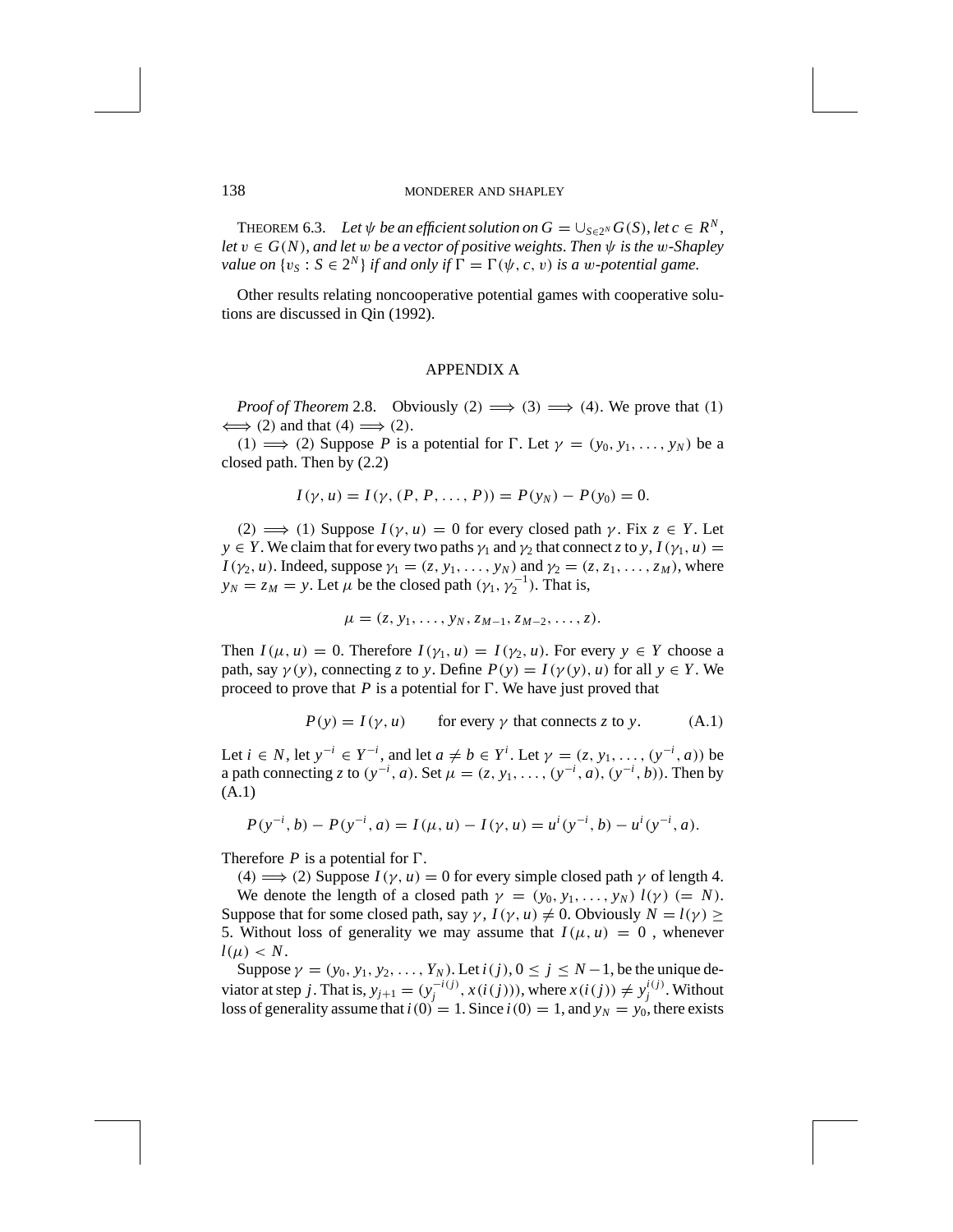1 ≤ *j* ≤ *N* − 1 such that *i*(*j*) = 1. If *j* = 1 or *j* = *N* − 1, we get a contradiction to the minimality assumption about the length of  $\gamma$  in the following way: Assume w.l.o.g. that  $i(1) = 1$ . Define  $\mu = (y_0, y_2, \ldots, y_N)$ . Then,  $I(\mu, u) = I(\gamma, u)$ , and  $l(\mu) < N$ . Assume therefore that  $2 \le j \le N-2$ . We show that there exists  $z_j \in Y$  such that the path  $\mu = (y_0, y_1, \ldots, y_{j-1}, z_j, y_{j+1}, \ldots, y_N)$  satisfies

$$
I(\mu, u) = I(\gamma, u)
$$
 and  $i(j - 1) = 1.$  (A.2)

Indeed, define

$$
z_j = (y_{j-1}^{-\{i(j-1),1\}}, y_{j-1}^{i(j-1)}, y_{j+1}^1).
$$

Then, by our assumption on closed paths of length 4,

$$
I((y_{j-1}, y_j, y_{j+1}, z_j), u) = 0.
$$

This implies (A.2).

Continuing recursively, we finally find a closed path  $\tau$  of length  $N$  such that  $I(\tau, u) \neq 0$ , and  $i(0) = i(1) = 1$ , in contradiction to the minimality assumption We conclude that  $I(\gamma, u) = 0$  for every closed paths  $\gamma$ .

#### APPENDIX B

The payoff functions in the congestion game are given in (3.1). We need an equivalent formulation in order to prove Theorem 3.2. For  $A = (A^1, A^2, \ldots, A^n)$  $\in \Sigma$  and for  $S \subseteq N$  we denote  $A(S) = \cup_{i \in S} A^i$ , and we denote  $A(-S) = A(S^c)$ , where  $S^c$  is the complementary set of *S*. For  $S = \{i\}$ ,  $A(i)$  and  $A(-i)$  stand for  $A({i})$  and  $A({-i})$  respectively. For  $x \in R^M$  and for  $B \subseteq M$  we denote  $x(B) = \sum_{j \in B} x(j).$ 

LEMMA B.1. *Suppose C is a congestion game as described in Section* 3. *For every r*  $\in$  *N* define the vector  $x^r \in R^M$  as

$$
x^r(j) = c_j(m) \qquad \text{for every } j \in M.
$$

*Then for every i*  $\in$  *N and for every*  $A \in \Sigma$ 

$$
v^{i}(A) = x^{1} (A(i) \cap A(-i)^{c})
$$
  
+  $x^{2} (\cup_{k \neq i} [A(i) \cap A(k) \cap A(-\{i, k\})^{c}])$   
+  $\cdots + x^{n} (\cap_{k \in N} A(k)).$  (B.1)

*Proof.* The proof follows from  $(3.1)$ .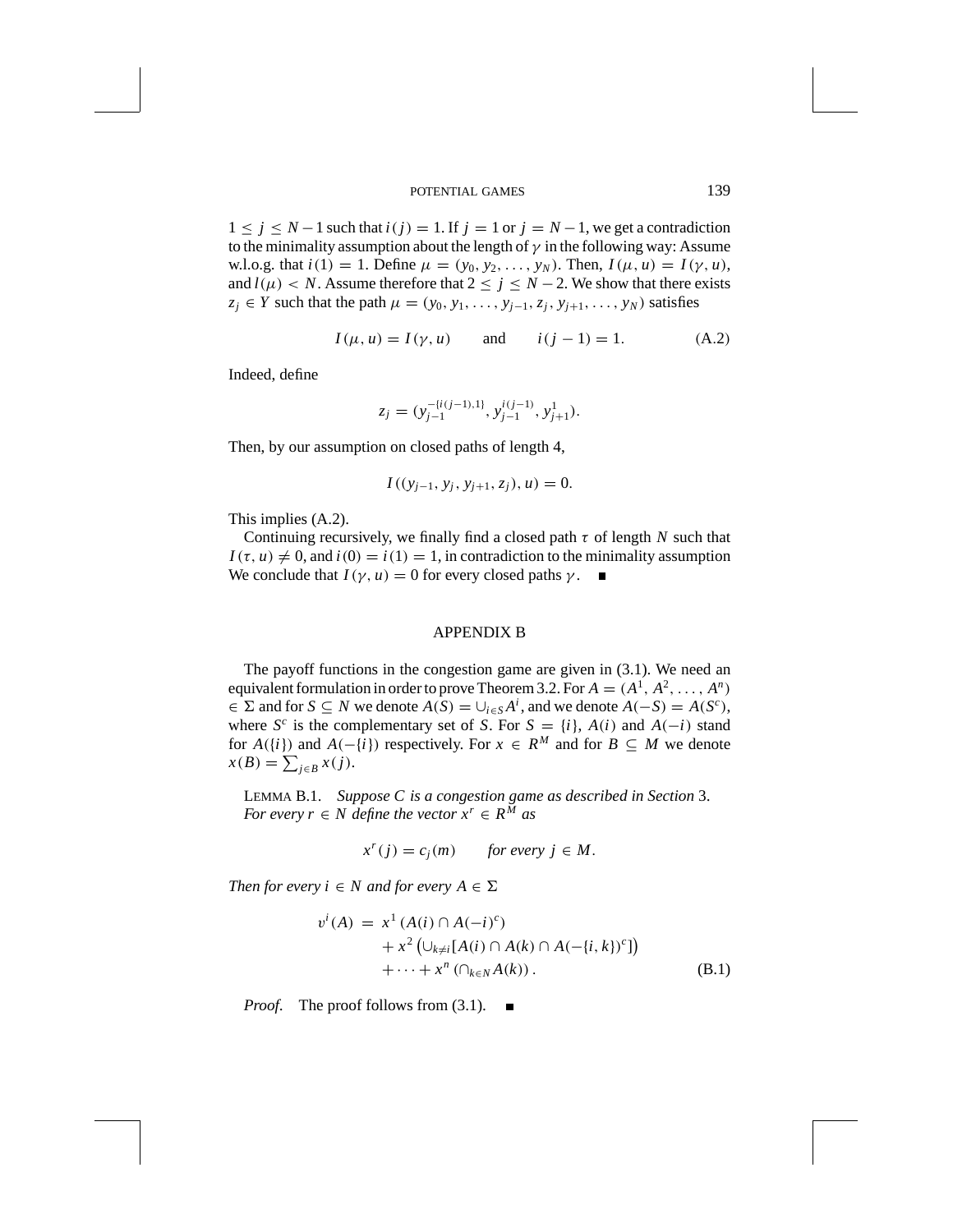*Proof of Theorem* 3.2. Let  $\Gamma$  be a finite potential game as described in Section 2. The set of players is  $N = \{1, 2, ..., n\}$ , the strategy sets are  $(Y^i)_{i \in N}$ , and the payoff functions are  $(u^i)_{i \in N}$ . Let *P* be a potential for  $\Gamma$ .

Let  $k(i) = #Y^i$  be the number of strategies of player *i*, and assume

$$
Y^i = \{a_1^i, a_2^i, \dots, a_{k(i)}^i\}.
$$

For  $i \in N$ , set  $K(i) = \{1, 2, ..., k(i)\}$ , and set  $K = \times_{i=1}^{n} K(i)$ .

We proceed to define an isomorphic congestion game. The facility set *M* is defined to be the set of all  $\varepsilon = (\varepsilon^1, \varepsilon^2, \dots, \varepsilon^n)$ , where for every  $i \in N \varepsilon^i$  is a vector of 0's and 1's of length  $k(i)$ . That is,  $\varepsilon^{i} \in \{0, 1\}^{K(i)}$ . In other words,

$$
M = \times_{i=1}^{n} \{0, 1\}^{K(i)}.
$$

The strategy sets  $(\Sigma^i)_{i \in N}$  in the congestion games are defined as

$$
\Sigma^i = \{A_1^i, A_2^i, \dots, A_{k(i)}^i\} \quad \text{for every } i \in N,
$$

where

$$
A_l^i = \{ \varepsilon \in M : \varepsilon_l^i = 1 \} \qquad \text{for every } l \in K(i).
$$

We now define vectors  $(x^r)_{r \in N}$  in  $R^M$  such that the payoffs  $(v^i)_{i \in N}$  defined in Lemma B.1 satisfy

$$
v^{i}(A_{m_1}^1, A_{m_2}^2, \dots, A_{m_n}^n) = u^{i}(a_{m_1}^1, a_{m_2}^2, \dots, a_{m_n}^n),
$$
  
\n
$$
\forall i \in N \text{ and } \forall (m_1, m_2, \dots, m_n) \in K.
$$

For  $1 < r < n$  set  $x^r = 0$ .

For  $r = n$ ,  $x^n$  is defined to be a solution of the following system of equations:

$$
x^{n}(A_{m_1}^1 \cap A_{m_2}^2 \cap \cdots \cap A_{m_n}^n) = P(a_{m_1}^1, a_{m_2}^2, \ldots, a_{m_n}^n), \qquad (m_1, m_2, \ldots, m_n) \in K.
$$
\n(B.2)

We have to show that a solution to (B.2) exists. For each  $m = (m_1, m_2, \ldots, m_n) \in$ *K* let  $\varepsilon(m) \in M$  be defined as follows:  $\varepsilon^i_{m_i} = 1$  for every  $i \in N$ , and  $\varepsilon^i_k = 0$  for every  $i \in N$  and for every  $k \neq m_i$  in  $K(i)$ . Set

$$
M_1 = \{ \varepsilon(m) : m \in K \}. \tag{B.3}
$$

Note that for  $m \neq l \in K$ ,  $\varepsilon(m) \neq \varepsilon(l)$ . Therefore we can define  $x^n$  as

$$
x^{n}(\varepsilon) = \begin{cases} P(a_{m_1}^1, a_{m_2}^2, \dots, a_{m_n}^n), & \text{if } \varepsilon = \varepsilon(m) \in M_1 \\ 0, & \text{if } \varepsilon \notin M_1. \end{cases}
$$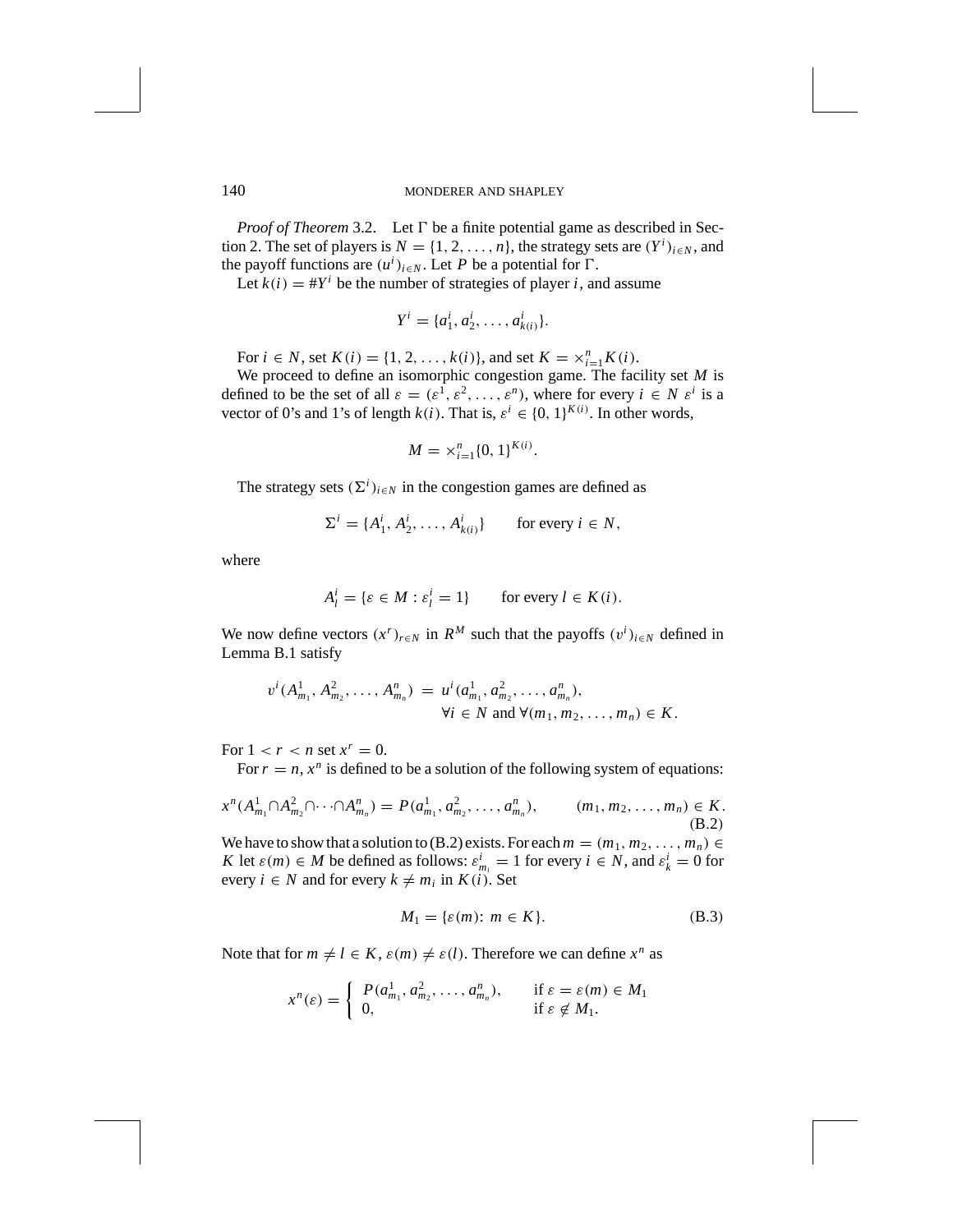It can be verified easily that for every  $m \in K$ 

$$
A_{m_1}^1 \cap A_{m_2}^2 \cap \cdots \cap A_{m_n}^n \cap M_1 = \{\varepsilon(m)\}.
$$

Therefore  $x^n$  satisfies (B.2).

We proceed to define  $x^1$ . Note that by (2.2) for every  $i \in N$  and for every  $a^{-i} \in Y^{-i}$ , the expression  $u^{i}(a^{-i}, a^{i}) - P(a^{-i}, a^{i})$  does not depend on  $a^{i} \in Y^{i}$ . That is,

$$
u^{i}(a^{-i}, a^{i}) - P(a^{-i}, a^{i}) = u^{i}(a^{-i}, b^{i}) - P(a^{-i}, b^{i}) \quad \text{for every } a^{i}, b^{i} \in Y^{i}.
$$

For every  $i \in N$  define  $Q^{-i}$ :  $Y^{-i} \to R$  by

$$
Q^{i}(a^{-i}) = u^{i}(a^{-i}, a^{i}) - P(a^{-i}, a^{i}),
$$
\n(B.4)

where  $a^i$  is arbitrarily chosen from  $Y^i$ .

For each  $i \in N$  and for each  $m^i = (m^i_k)_{k \neq i} \in K^{-i}$  define  $\varepsilon(m^i) \in M$  as

 $\varepsilon_s^i = 1$  for every  $s \in K(i)$ , and for every  $k, k \neq i$ ,  $\varepsilon_s^k = 0$  iff  $s = m_k^i$ .

Set

$$
M_2 = \{ \varepsilon(m^i) : m^i \in K^{-i} \}. \tag{B.5}
$$

Define  $x^1$  as

$$
x^{1}(\varepsilon) = \begin{cases} Q^{i} \left( (a^{k}_{m^{i}_{\varepsilon}})_{k \neq i} \right), & \text{if } \varepsilon \in M_{2} \text{ and } \varepsilon = \varepsilon(m^{i}) \\ 0, & \text{if } \varepsilon \notin M_{2}. \end{cases}
$$

It can be verified that for every  $m = (m_1, m_2, \ldots, m_n) \in K$  and for  $A =$  $(A_{m_1}^1, A_{m_2}^2, \ldots, A_{m_n}^n) \in \Sigma,$ 

$$
x^{1} (A_{m_{i}}^{i} \cap A(-i)) = x^{1} (\varepsilon(m^{i})) = u^{i}(a) - P^{i}(a) \quad \text{for every } i \in N, \text{ (B.6)}
$$

where  $m^i = (m_k)_{k \neq i}$  and  $a = (a_{m_1}^1, a_{m_2}^2, \ldots, a_{m_n}^n)$ .

Combine (B.6), (B.2), and Lemma B.1 to get that for every  $i \in N$ ,

$$
v^{i}(A_{m_1}^1, A_{m_2}^2, \ldots, A_{m_n}^n) = u^{i}(a_{m_1}^1, a_{m_2}^2, \ldots, a_{m_n}^n), \qquad \forall (m_1, m_2, \ldots, m_n) \in K.
$$

We conclude this Appendix with a remark about the minimal number of facilities that are needed to represent potential games by congestion games.

Let the number of players, *n*, and the strategy sets,  $(Y^i)_{i=1}^n$ , be fixed. Then the dimension *d* of the linear space of all potential games with *n* players and with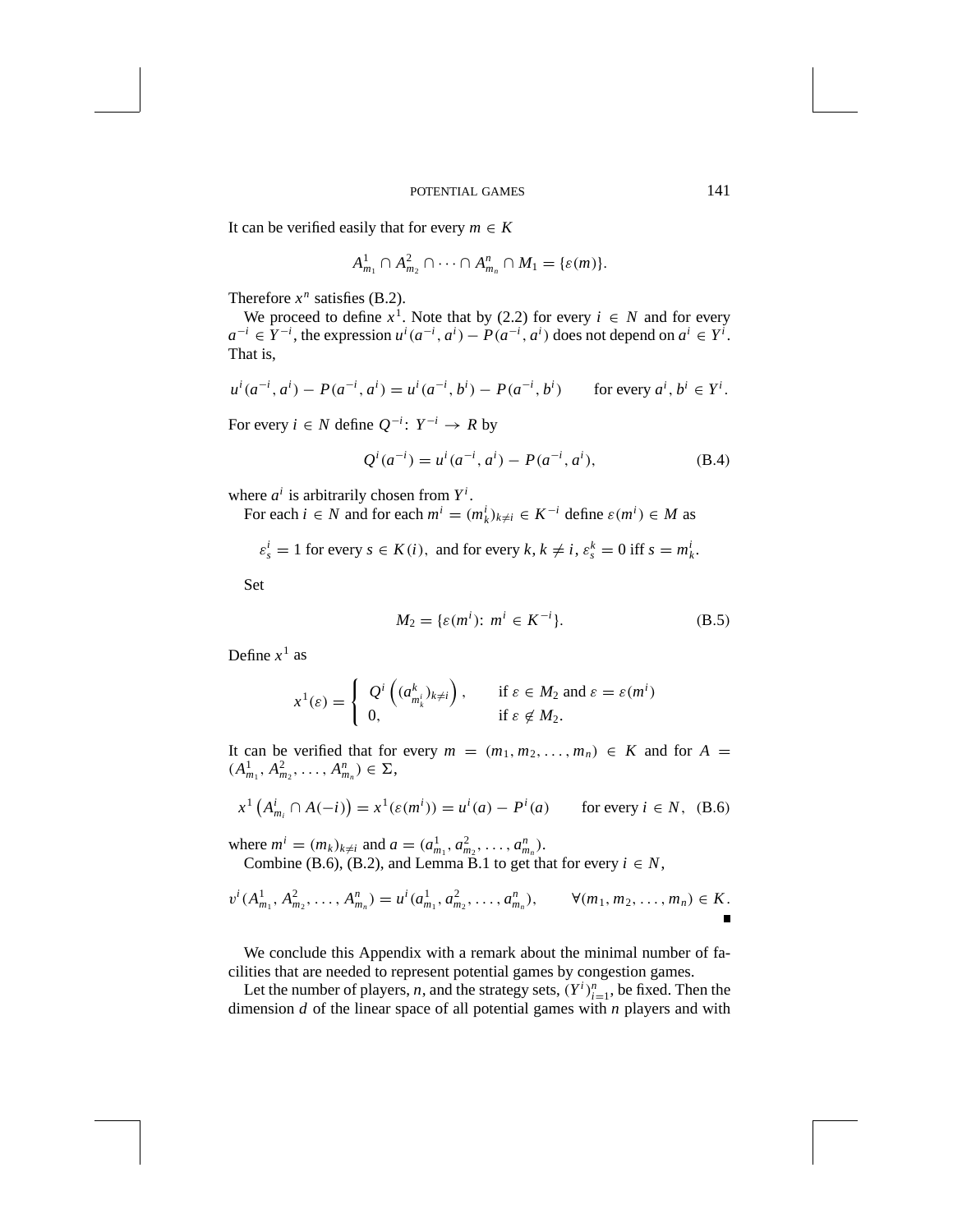the strategy sets  $(Y^i)_{i=1}^n$  is

$$
d = \frac{k}{k(1)} + \frac{k}{k(2)} + \dots + \frac{k}{k(n)} + k - 1,
$$

where for every  $i \in N$ ,  $k(i) = #Y^i$  and  $k = k(1)k(2) \cdots k(n)$ .

Suppose we are looking for a fixed set of facilities *M* with *m* elements and for fixed strategy sets  $(\Sigma^i)_{i \in N}$  with  $\#\Sigma^i = k(i)$  for every  $i \in N$ , such that each potential game will be represented by a congestion game with *n* players, with the facility set *M*, and with the strategy sets  $(\Sigma^{i})_{i \in N}$ . Then by Lemma B.1 each such congestion game is uniquely defined by *n* vectors  $(x^i)_{i \in N}$  in  $R^M$ . Suppose also that we wish the representation operation to be linear, then we must have

$$
m \ge \frac{1}{n} \left( \frac{k}{k(1)} + \frac{k}{k(2)} + \dots + \frac{k}{k(n)} + k - 1 \right). \tag{B.7}
$$

In the proof of Theorem 3.2,  $m = 2^{k(1) + k(2) + \cdots + k(n)}$ . However, instead of *M* we could have defined our facility set to be either  $M_1$  or  $M_2$  (the one with the greater number of elements). Hence, the number of facilities *m* could be reduced to

$$
m = \max\left(k, \frac{k}{k(1)} + \frac{k}{k(2)} + \dots + \frac{k}{k(n)}\right).
$$
 (B.8)

Comparing (B.7) to (B.8) indicates that it may be possible to improve upon our result.

#### **REFERENCES**

Bergstrom, C., and Varian, H. R. (1985). "Two Remarks on Cournot Equilibria," *Econ*. *Lett*. **19**, 5–8.

- Blume, L. E. (1993). "The Statistical Mechanics of Strategic Interaction," *Games Econ*. *Behav*. **5**, 387–424.
- Brown, G. W. (1951). "Iterative Solution of Games by Fictitious Play," in *Activity Analysis of Production and Allocation*. New York: Wiley.
- Crawford, V. P. (1991). "An Evolutionary Interpretation of Van Huyck, Battalio, and Beil's Experimental Results on Coordination," *Games Econ*. *Behav*. **3**, 25–59.
- Deschamps, R. (1973). Ph.D. Thesis. University of Louvain.
- Fudenberg, D., and Kreps, D. (1993). "Learning, Mixed Equilibria," *Games Econ*. *Behav*. **5**, 320–367.
- Fudenberg, D., and Levine, D. K. (1994). "Consistency and Cautious Fictitious Play," mimeo.
- Garcia, C. B., and Zangwill, W. I. (1981). "Pathways to Solutions, Fixed Points, and Equilibria," New York: Prentice Hall.
- Hart, S., and Mas-Colell, A. (1989). "Potential, Value, and Consistency," *Econometrica* **57**, 589–614. Hofbauer, J. (1994). "Stability for the Best Response Dynamics," mimeo.
- Jordan, J. S. (1993). "Three Problems in Learning Mixed-Strategy Nash Equilibria," *Games Econ*. *Behav*. **5**, 368–386.